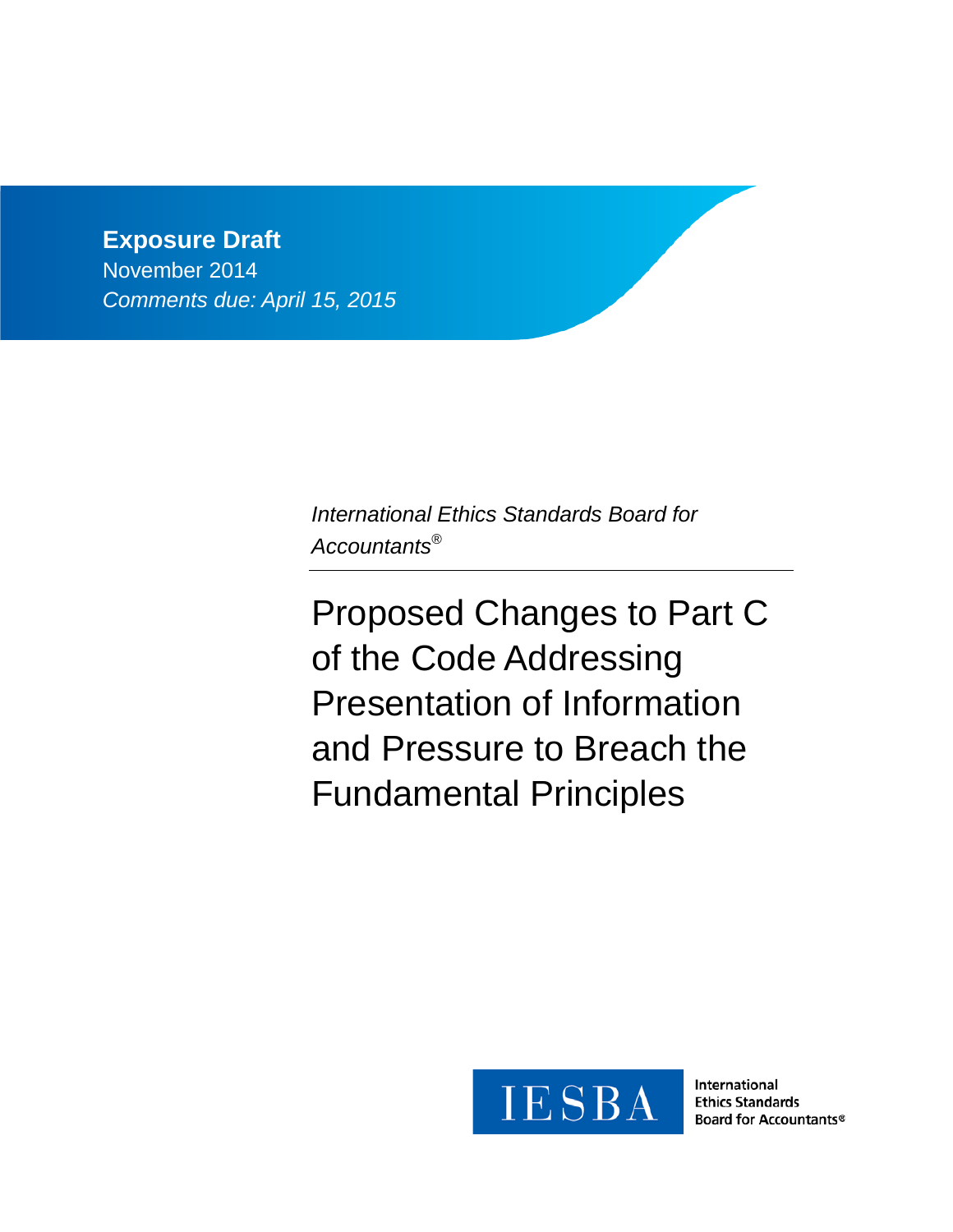

International **Ethics Standards Board for Accountants®** 

The IESBA® is an independent standard-setting board that develops and issues high-quality ethical standards and other pronouncements for professional accountants worldwide. Through its activities, the IESBA develops the *Code of Ethics for Professional Accountants™*, which establishes ethical requirements for professional accountants.

The objective of the IESBA is to serve the public interest by setting high-quality ethical standards for professional accountants and by facilitating the convergence of international and national ethical standards, including auditor independence requirements, through the development of a robust, internationally appropriate code of ethics.

The structures and processes that support the operations of the IESBA are facilitated by the International Federation of Accountants<sup>®</sup> (IFAC<sup>®</sup>).

Copyright © November 2014 by the International Federation of Accountants<sup>®</sup> (IFAC<sup>®</sup>). For copyright, trademark, and permissions information, please see [page 34.](#page-37-0)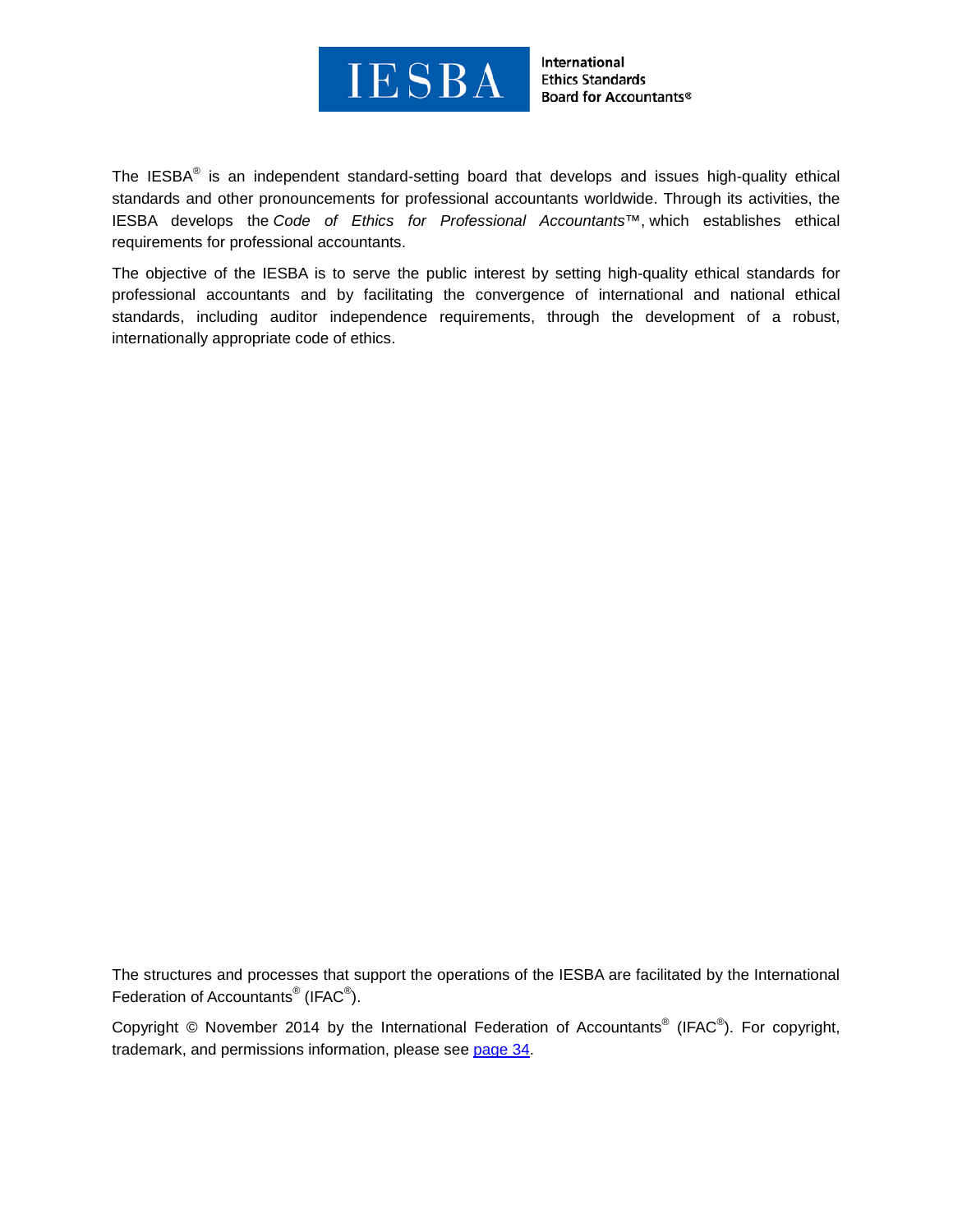# **REQUEST FOR COMMENTS**

This Exposure Draft, *Proposed Changes to Part C of the Code Addressing Presentation of Information and Pressure to Breach the Fundamental Principles,* was developed and approved by the International Ethics Standards Board for Accountants $^{\circledR}$  (IESBA $^{\circledR}$ ).

The proposals in this Exposure Draft may be modified in light of comments received before being issued in final form. **Comments are requested by April 15, 2015.**

Respondents are asked to submit their comments electronically through the IESBA website, using the ["Submit a Comment"](http://www.ifac.org/publications-resources/proposed-changes-part-c-code-addressing-presentation-information-and-pressure) link. Please submit comments in both a PDF and Word file. Also, please note that first-time users must register to use this feature. All comments will be considered a matter of public record and will ultimately be posted on the website. Although IESBA prefers that comments are submitted via its website, comments can also be sent to Ken Siong, IESBA Technical Director at [KenSiong@ethicsboard.org.](mailto:KenSiong@ethicsboard.org)

This publication may be downloaded from the IESBA website: [www.ethicsboard.org.](http://www.ethicsboard.org/) The approved text is published in the English language.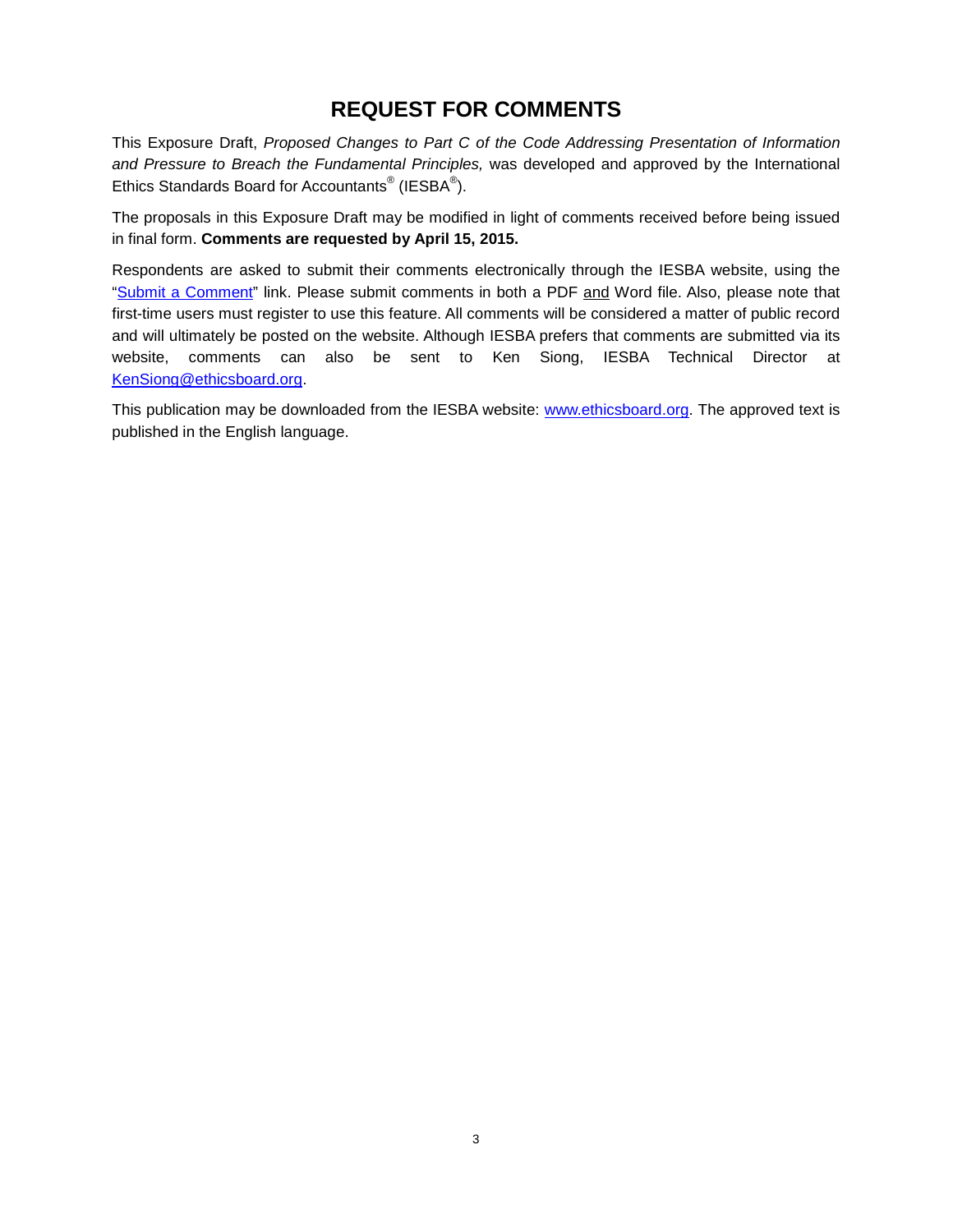| Page |
|------|
| 5    |
| 5    |
| 6    |
| 12   |
| 12   |
| 13   |
| 13   |
| 14   |
| 15   |
| 18   |
| 21   |
| 25   |
| 25   |
| 25   |
| 28   |
| 30   |
| 33   |
| 36   |
| 36   |
| 36   |
|      |

### **CONTENTS**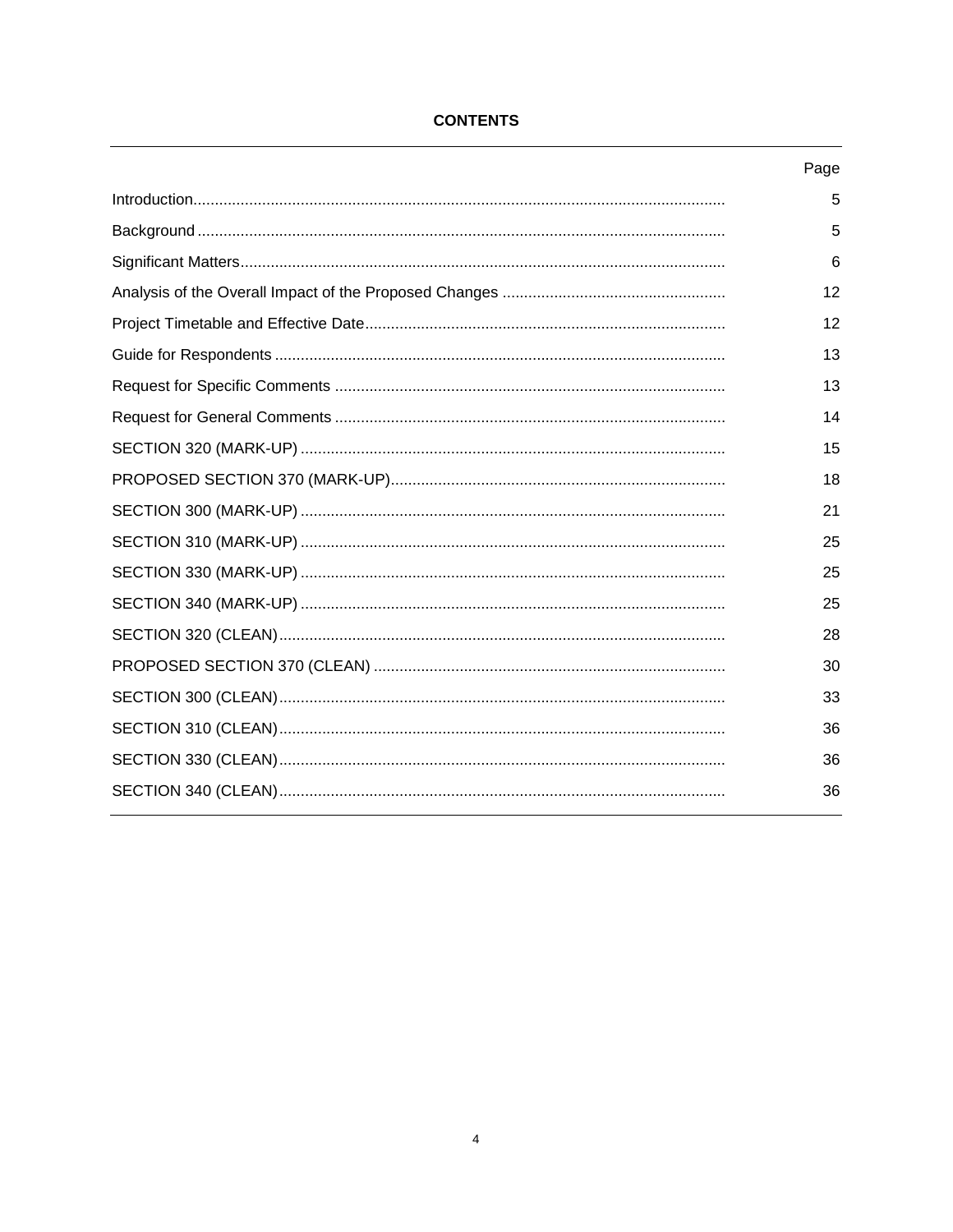# **EXPLANATORY MEMORANDUM**

# <span id="page-4-0"></span>**Introduction**

This memorandum provides background for, and an explanation of, the proposed changes to a number of sections in Part C of the International Ethics Standards Board for Accountants (IESBA) *Code of Ethics for Professional Accountants* (the Code) addressing professional accountants in business (PAIBs). The changes deal principally with the ethical responsibilities of PAIBs with respect to the presentation of information and the issue of pressure by superiors and others to breach the fundamental principles in the Code. The IESBA approved these proposed changes for exposure in October 2014.

The IESBA welcomes all comments on the proposed changes. In addition to general comments, the IESBA welcomes comments on the specific questions that are contained at the end of this memorandum.

## <span id="page-4-1"></span>**Background**

Over half of the world's professional accountants are PAIBs in the traditional sense, i.e., accountants who work on their own or in organizations other than public accounting practices. PAIBs are a very diverse constituency, and work as employees or consultants in commerce, industry, education, and the public and not-for-profit sectors. Many are in a position of strategic or functional leadership, or are otherwise wellplaced to collaborate with colleagues in other disciplines to help their organizations toward long-term sustainable success.

Given that many PAIBs play a fundamental role in the financial reporting supply chain and facilitate effective governance in organizations, it is in the public interest that the provisions of the Code applicable to PAIBs are appropriate and robust.

In February 2012, the IESBA established a Working Group to determine whether, in light of reported accounting irregularities at certain companies, strengthening Part C of the Code would better promote ethical behavior by PAIBs. In addition, Part C had received less attention than other parts of the Code in recent years and, therefore, the IESBA considered that a review of the Part C provisions would be appropriate.

To understand the ethical issues on which PAIBs need support, in Q2 2012 the Working Group asked a number of IFAC member bodies with large proportions of PAIBs in their memberships about the issues on which PAIBs contact their member bodies' ethics help lines. This survey identified a list of issues for the IESBA's potential consideration. To prioritize the issues identified, the Working Group undertook a broader survey of IFAC member bodies in Q3 2012.

On the basis of the input from those surveys as well as from the IFAC PAIB Committee and the IESBA Consultative Advisory Group (CAG), the Working Group identified a number of key recommendations<sup>[1](#page-4-2)</sup> for a review of Part C, namely that the IESBA prioritize consideration of the following matters:

- The responsibility of PAIBs to produce financial reports that are faithful representations of the economics of transactions, and associated matters;
- Pressure by superiors and others to engage in unethical or illegal acts; and
- Facilitation payments and bribes.

 $\overline{\phantom{a}}$ 

<span id="page-4-2"></span>The Working Group's final report and recommendations can be accessed here.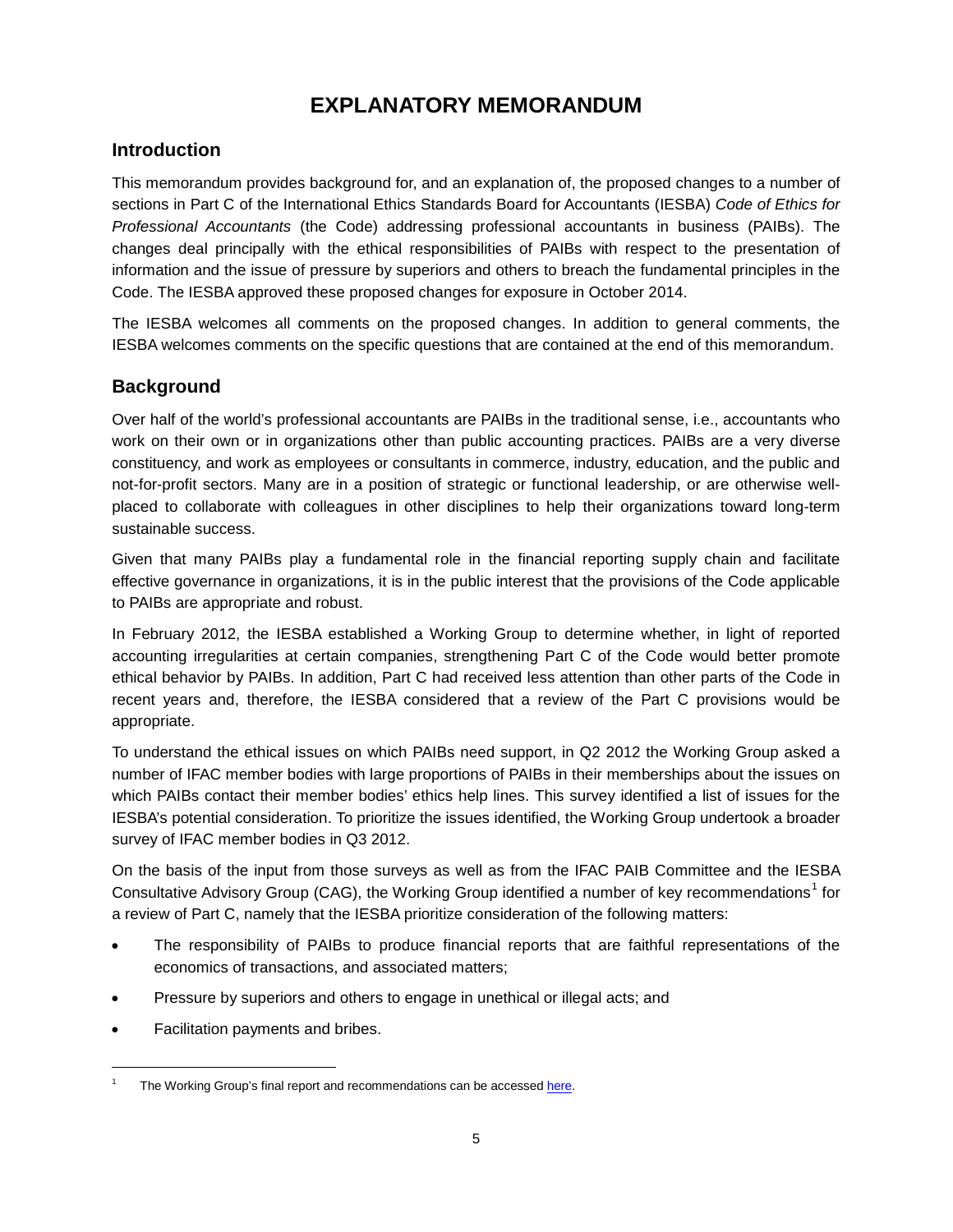In March 2013, the IESBA approved a project to address these matters in two separate phases, with the first two under Phase 1 and the third one (concerning Section 350<sup>[2](#page-5-1)</sup>) under Phase 2. This Exposure Draft deals with Phase 1 of the project.

The IESBA believes that enabling PAIBs to, in particular, better deal with the issue of inappropriate pressure on them, especially with respect to the presentation of information, will contribute to the public interest because such pressure may undermine the quality of information on which users rely.

# <span id="page-5-0"></span>**Significant Matters**

### **Proposed Revised Section 320,** *Presentation of Information*

## *Title of the Section*

The IESBA proposes to amend the title of Section 320 from "Preparation and Reporting of Information" to "Presentation of Information." This is intended to broaden the focus of the section beyond written reports. Presentation of information is intended to incorporate preparation and reporting of information in this regard.

## *Scope of the Section*

Although extant Section  $320<sup>3</sup>$  $320<sup>3</sup>$  addresses all forms of information, the emphasis is on external financial information. The IESBA believes that it is important to raise the profile of information other than external financial information to recognize that PAIBs present both financial and non-financial information for both internal and external purposes. Accordingly, paragraph 320.1 explains that information with which PAIBs may be involved includes both financial and non-financial information that may be made public or used for internal purposes. It also provides broader examples of such information to illustrate what the scope of this section covers. The requirements of the Section then apply consistently to all information, partly because a PAIB may not know whether his or her work may end up within external financial information.

## *The Meaning of the "Fair and Honest" Principle*

The Code currently requires PAIBs to prepare information "fairly and honestly" but provides little guidance as to what this important principle means. The IESBA believes it would be helpful to elaborate on this by providing enhanced guidance to assist PAIBs in better understanding and adhering to the spirit of this principle. Accordingly, the IESBA proposes to:

- (a) Make clear that a PAIB who is responsible for recording, maintaining, preparing or presenting information must do so in a manner that is fair and honest, *in accordance with the fundamental principles*; and
- (b) Explain that doing so in a manner that is "fair and honest" includes:
	- Preparing or presenting information in a manner that is intended neither to mislead nor to influence contractual or regulatory outcomes inappropriately;
	- Not omitting information with the intention of rendering the information misleading; and

 $\overline{\phantom{a}}$ 

<span id="page-5-1"></span><sup>2</sup> Section 350, *Inducements*

<span id="page-5-2"></span><sup>3</sup> Section 320, *Preparation and Reporting of Information*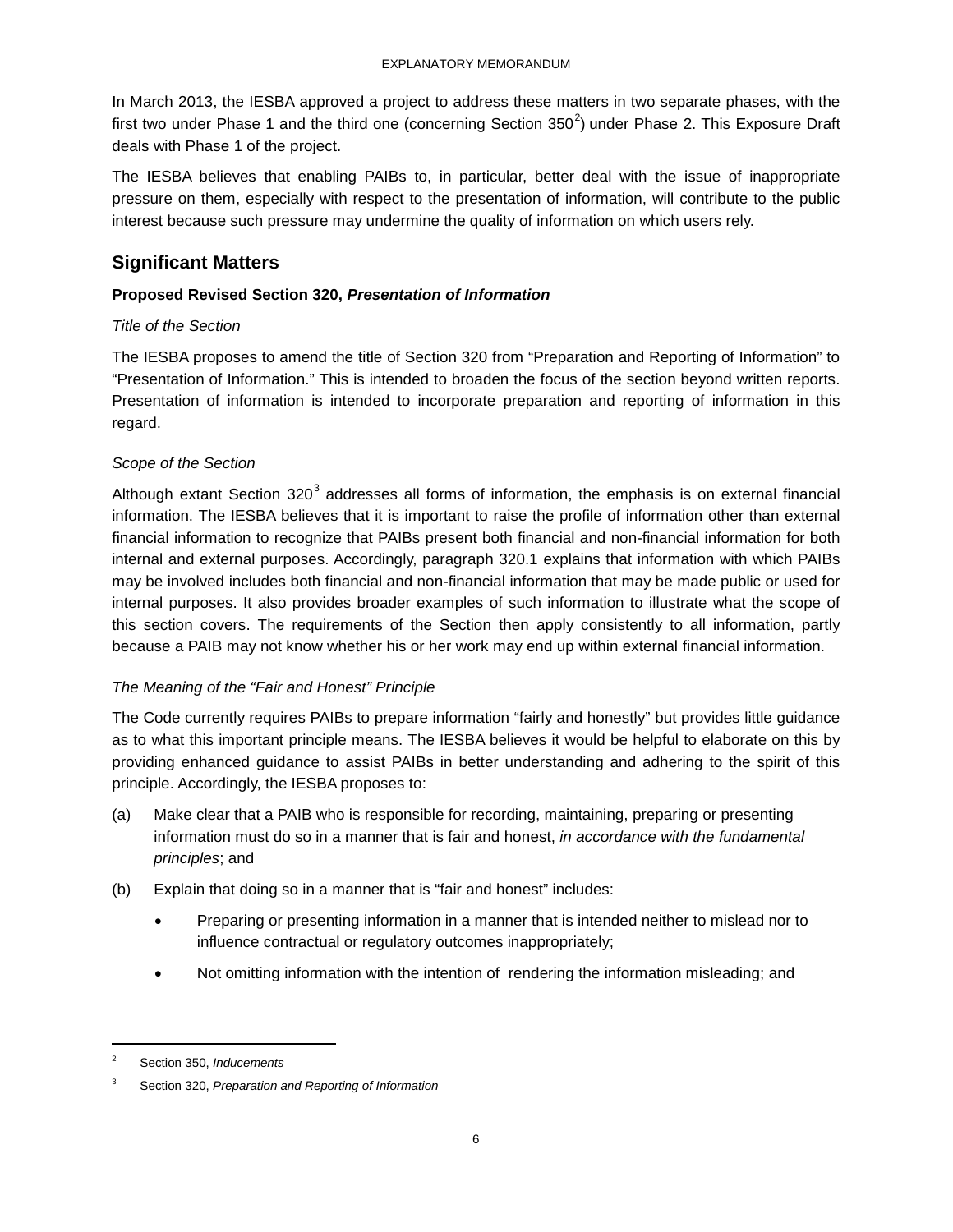• Presenting the information in accordance with a relevant reporting framework, where applicable. (See paragraph 320.2.)

The Code currently also requires PAIBs to take reasonable steps to maintain information for which the PAIB is responsible in a manner that:

- Describes clearly the true nature of business transactions, assets, or liabilities;
- Classifies and records information in a timely and proper manner; and
- Represents the facts accurately and completely in all material respects.

The IESBA believes that this requirement would be better placed as an elaboration of the overarching "fair and honest" principle. Accordingly, the IESBA proposes to repurpose it as guidance in support of this overarching principle. (See paragraph 320.2.)

The Code currently further requires a PAIB who has responsibility for the preparation or approval of the general purpose financial statements of an employing organization to be satisfied that those financial statements are presented in accordance with the applicable financial reporting standards. The IESBA believes that this requirement may unnecessarily duplicate what an applicable financial reporting framework would already require. Accordingly, the IESBA proposes that it not be carried forward as a separate requirement in the revised Section 320 but that, instead, it be added as guidance to emphasize that the "fair and honest" principle includes presenting information in accordance with a relevant reporting framework where applicable (see paragraph 320.2).

The Code currently refers to preparing or presenting information fairly and honestly and in accordance with relevant professional standards *so that it will be understood in its context*. The IESBA believes that it is important for PAIBs to also have regard to the *purpose* for which the information is to be used and the *audience* to whom it is addressed in order that those who may rely on the information are able to form their own judgments. This is especially so given that PAIBs may be involved in the preparation or presentation of information that is not required to be prepared in accordance with an applicable reporting framework. Such information is very wide ranging and extends from formal information for external users to ad hoc internal notes. Accordingly, the IESBA proposes guidance to emphasize these three important considerations of purpose, context and audience. As an illustration, the IESBA proposes an example of what the preparation or presentation of financial information such as pro forma reports, budgets or forecasts would specifically entail, i.e., that the relevant estimates, approximations and assumptions are included to enable users to form their own judgments (see paragraph 320.4).

The IESBA also believes that the section should recognize that PAIBs often may rely on the work of others in presenting information. The IESBA is of the view that use of the work of others should not absolve the PAIB of the responsibility to comply with the "fair and honest" principle. Accordingly, the IESBA proposes that the PAIB be required in these circumstances to take reasonable steps to be satisfied that work performed by others enables the PAIB to fulfill the obligations that flow from that overarching principle (see paragraph 320.5).

#### Misuse of Discretion

Preparing or presenting financial information often involves the use of judgment and discretion, for example, in determining accounting estimates. Substantial academic research over the past 30 years shows that discretion under the applicable financial reporting framework may be misused to misrepresent an entity's economic situation or performance. An example of misuse of discretion under the applicable financial reporting framework leading to misrepresentation is "big bath" accounting, which involves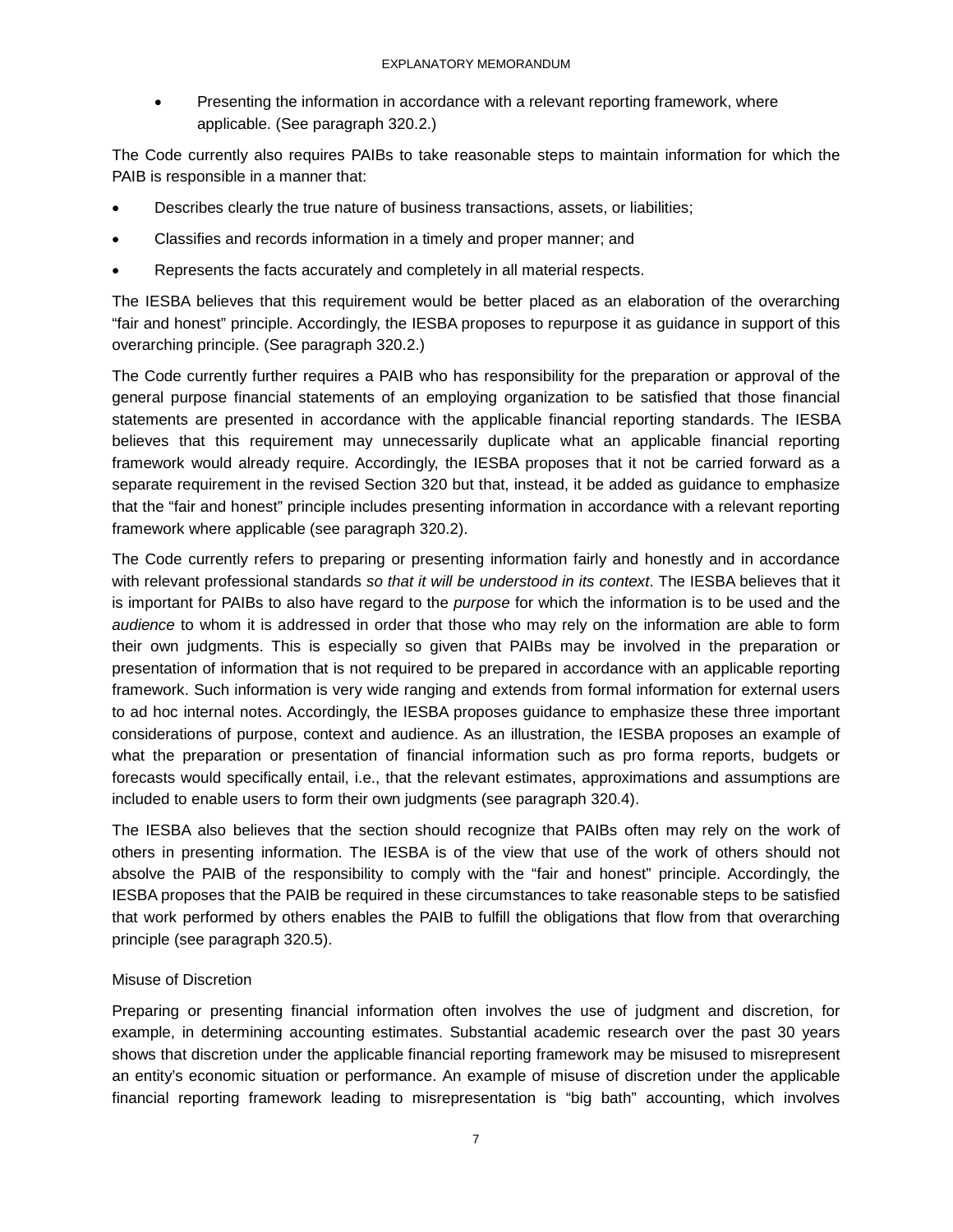recognizing a loss that is larger than management believes is justified in the circumstances, but which does not violate the applicable financial reporting framework. The overstated loss creates a "cookie-jar" reserve that can be used flexibly to overstate income in subsequent periods.

The existence of misuse of discretion under the applicable financial reporting framework is acknowledged in auditing standards. For example:

- International Standard on Auditing (ISA)  $540<sup>4</sup>$  $540<sup>4</sup>$  $540<sup>4</sup>$  requires the auditor to review the judgments and decisions made by management in the making of accounting estimates to identify whether there are indicators of possible management bias. ISA 540 defines management bias as "a lack of neutrality by management in the preparation of information." It also explains the following:
	- A9. Financial reporting frameworks often call for neutrality, that is, freedom from bias. Accounting estimates are imprecise, however, and can be influenced by management judgment. Such judgment may involve unintentional or *intentional management bias* (for example, as a result of motivation to achieve a desired result). …
	- A10. Management bias can be difficult to detect at an account level. It may only be identified when considered in the aggregate of groups of accounting estimates or all accounting estimates, or when observed over a number of accounting periods. Although some form of management bias is inherent in subjective decisions, in making such judgments there may be no intention by management to mislead the users of financial statements. *Where, however, there is intention to mislead, management bias is fraudulent in nature*. [Emphases added]
- ISA 540 provides examples of indicators of possible management bias with respect to accounting estimates such as: [5](#page-7-1)
	- Using an entity's own assumptions for fair value accounting estimates when they are inconsistent with observable marketplace assumptions; and
	- Selecting or constructing significant assumptions that yield a point estimate favorable for management objectives.
- ISA 240 $<sup>6</sup>$  $<sup>6</sup>$  $<sup>6</sup>$  requires the auditor to review accounting estimates for biases and evaluate whether the</sup> circumstances producing the bias, if any, represent a risk of material misstatement due to fraud. It also explains the following:
	- A45. The preparation of the financial statements requires management to make a number of judgments or assumptions that affect significant accounting estimates and to monitor the reasonableness of such estimates on an ongoing basis. *Fraudulent financial reporting is often accomplished through intentional misstatement of accounting estimates.* This may be achieved by, for example, understating or overstating all provisions or reserves in the same fashion so as to be designed either to smooth earnings over two or more accounting periods, or to achieve a designated earnings level in order to deceive financial statement users by influencing their perceptions as to the entity's performance and profitability. [Emphasis added.]

 $\overline{\phantom{a}}$ 

<span id="page-7-0"></span><sup>4</sup> ISA 540, *Auditing Accounting Estimates, Including Fair Value Accounting Estimates, and Related Disclosures*

<span id="page-7-1"></span><sup>5</sup> ISA 540, paragraph A125

<span id="page-7-2"></span><sup>6</sup> ISA 240, *The Auditor's Responsibilities Relating to Fraud in an Audit of Financial Statements*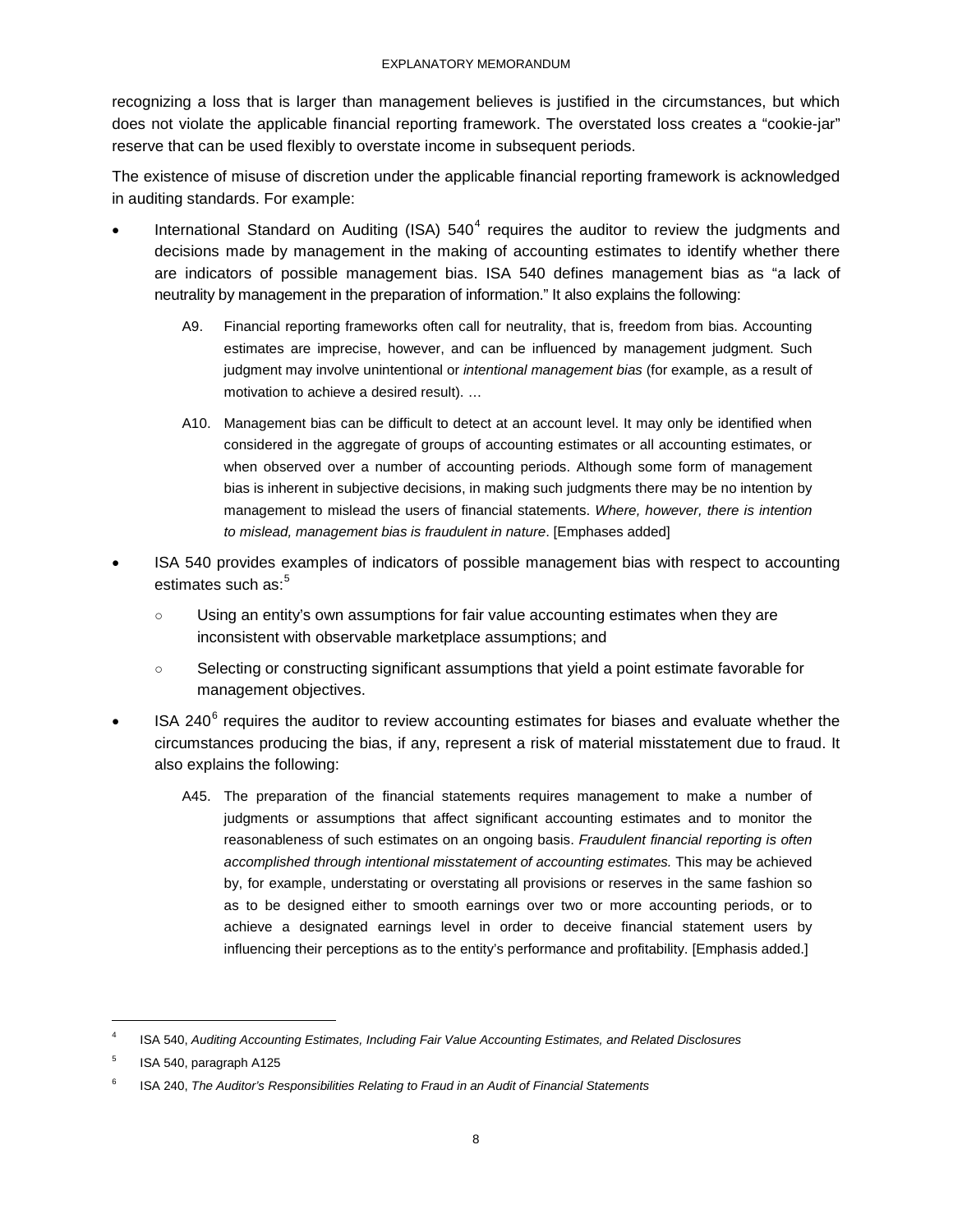Discretion may also be misused in other ways to misrepresent an entity's financial position, financial performance or cash flows while complying with the applicable financial reporting framework, in particular, in:

- Selecting a particular accounting treatment among two or more options provided by the applicable financial reporting framework; for example, selecting a permitted revenue recognition option to manipulate income.
- Determining the timing of transactions; for example, timing revenue transactions to manipulate income.
- Determining the structuring of transactions; for example, structuring financing transactions to manipulate the entity's financial position.
- Determining disclosures; for example, omitting or obscuring information so that materially different items are not distinguished in order to mislead.

While the Code deals with the issue of misuse of discretion at the level of fundamental principles (in particular, through the fundamental principle of integrity), it does not explicitly address the above circumstances. The IESBA therefore believes that it would be in the public interest to provide enhanced guidance in Section 320 addressing these specific circumstances to enable PAIBs to better recognize and deal with the issue in those circumstances, thereby helping them to fulfill their responsibility to prepare or present information fairly and honestly (see paragraph 320.3).

With the above proposed changes, the IESBA believes that there is now greater clarity as to what the overarching "fair and honest" principle means with respect to PAIBs' involvement in the presentation of information. The changes also have made the section less prescriptive but more practical through fuller and more explicit guidance as to what complying with this principle entails.

### *Disassociation from Misleading Information*

The Code currently requires a PAIB to take steps to be disassociated from misleading information (extant paragraphs 110.2 and 320.7), but provides no guidance as to how a PAIB can disassociate from misleading information. Examples of ways to disassociate are provided in paragraph 100.24, but the only example that is relevant to a PAIB is to resign from the employing organization.

The IESBA therefore proposes enhanced guidance to assist the PAIB when facing possible association with misleading information. Prior to consideration of any disassociation from that information, the IESBA believes that it would be important for the PAIB to first take steps to resolve the matter. Accordingly, paragraph 320.6 introduces a requirement to that effect. It then suggests a number of possible steps the PAIB could take to resolve the matter, including seeking guidance from an internal ethics policy and discussing the concerns with the PAIB's supervisor.

If attempts to resolve the matter are unsuccessful, the IESBA proposes a number of practical steps a PAIB may consider in order not to be associated with misleading information (see paragraph 320.7). If after exhausting all possible options the information is still misleading, the PAIB would be required to refuse to be or to remain associated with the information, consistent with the current Code and with the fundamental principle of integrity. The IESBA also believes that in these circumstances the PAIB should be required to consider his or her continuing relationship with the employing organization. (See paragraph 320.8.)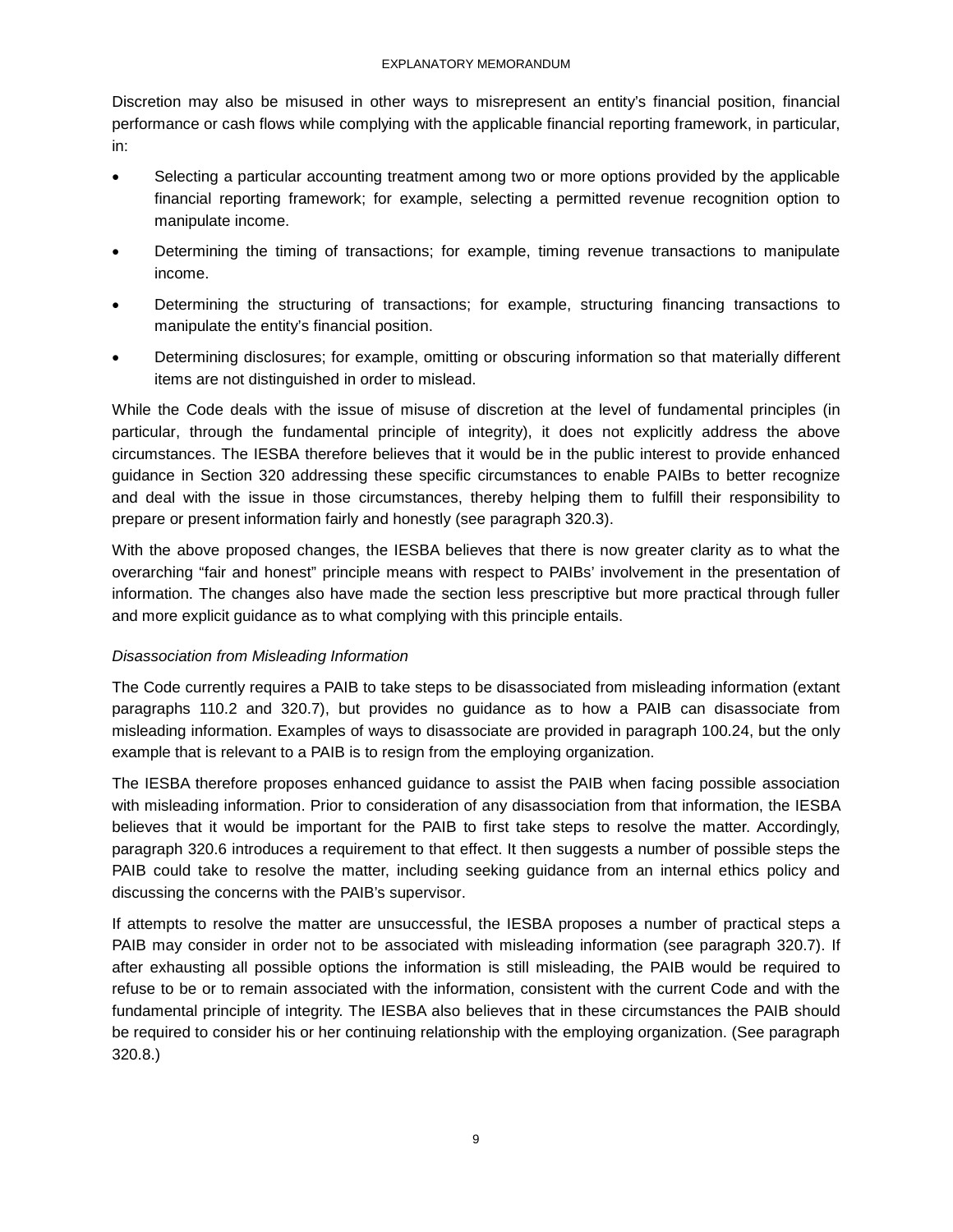Finally, the IESBA proposes that the PAIB be encouraged to document the facts, the accounting principles or other relevant professional standards involved, and the communications and parties with whom these matters were discussed (see paragraph 320.9).

#### **Proposed Section 370,** *Pressure to Breach the Fundamental Principles*

#### *A New Section 370*

Section  $340<sup>7</sup>$  $340<sup>7</sup>$  $340<sup>7</sup>$  currently addresses circumstances that may create self-interest, familiarity and self-review threats for a PAIB to act unethically based on a motivation of financial gain for the PAIB or the PAIB's immediate or close family members. It is limited and does not address other forms of pressure and motives other than financial gain. Further, Section 320 currently recognizes the possible existence of pressure on the PAIB to prepare or report information in a misleading way (or to become associated with misleading information through the actions of others) as a factor giving rise to threats to compliance with the fundamental principles. However, Section 320 does not address the issue of pressure in a substantive way. In addition, Section 350<sup>[8](#page-9-1)</sup> touches only briefly on situations in which a PAIB may be pressured to participate in a bribe.

Given that findings from the research undertaken by the IESBA indicate that pressure is the issue on which PAIBs most frequently seek guidance from their member bodies' "help lines," the IESBA determined that it would be in the public interest for the Code to provide more robust and practical guidance on how a PAIB should respond when facing pressure that may result in a breach of the fundamental principles. Accordingly, the IESBA proposes to establish a new Section 370 to enable more detailed guidance to be provided in a clearer way, including a process to follow to deal with the issue. The new Section would apply to all situations in which pressure from a *superior or others* threatens compliance with the fundamental principles.

### *Description of Pressure and Scope of Section 370*

Within the new section, the IESBA proposes to articulate a more specific description of pressure, i.e., that it may be explicit or implicit, and that it may come from a variety of sources within or outside the organization (see paragraph 370.1). The IESBA also proposes a wide variety of practical examples to illustrate different kinds of situations in which pressure may arise (see paragraph 370.4). Given that the definition of a PAIB is broad and includes, for example, professional accountants working in the public sector, the guidance includes a specific example involving public sector accountants.

Some types of pressure do not necessarily result in a breach of the fundamental principles, for example, routine pressure that a PAIB may face when subject to a deadline on a particular work assignment. These types of pressure are outside the scope of this new Section.

### *Overarching Principles*

The IESBA proposes to establish two new overarching principles in Section 370. First, the Section introduces a requirement for the PAIB not to allow pressure to result in a breach of the fundamental principles (see paragraph 370.1).

 $\overline{\phantom{a}}$ 

<span id="page-9-0"></span><sup>7</sup> Section 340, *Financial Interests, Compensation, and Incentives Linked to Financial Reporting and Decision Making*

<span id="page-9-1"></span><sup>8</sup> Section 350, *Inducements*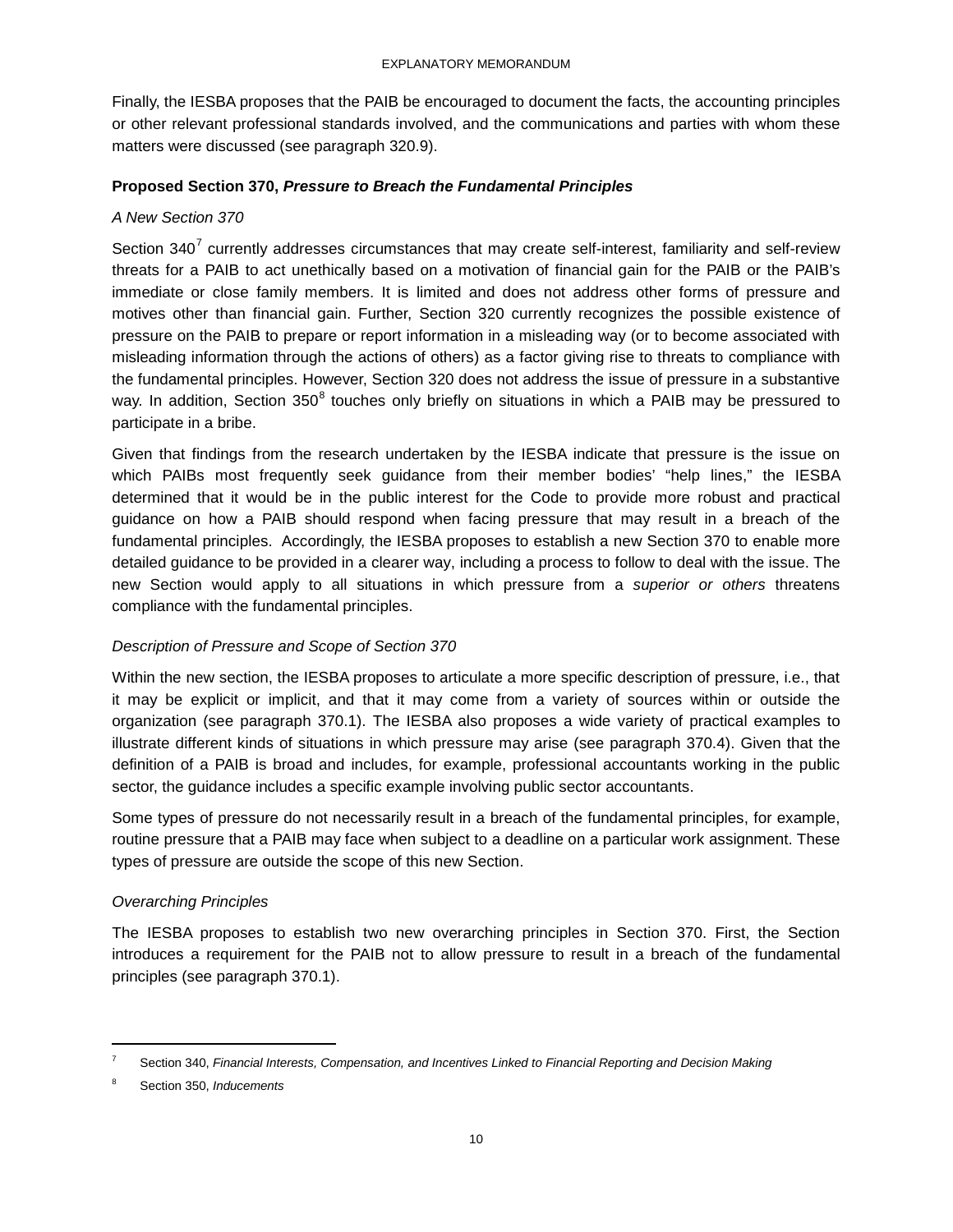Secondly, paragraph  $300.5^9$  $300.5^9$  currently refers to the expectation of a PAIB holding a senior position within an organization to encourage an ethics-based culture. However, there is no requirement for the PAIB not to inappropriately pressure subordinates. Accordingly, the IESBA proposes that Section 370 prohibit a PAIB from placing pressure on others that would result in a breach of the fundamental principles (see paragraph 370.2). The IESBA believes that this prohibition is appropriate because there should be no circumstances in which it would be acceptable for a PAIB to exert pressure on others to breach the fundamental principles.

#### *Identifying Pressure That Could Result in a Breach of the Fundamental Principles*

PAIBs will always face circumstances involving pressure. Pressure is subjective. For example, in circumstances where pressure is needed to achieve a particular objective, such pressure may be perceived as reasonable by the organization or the PAIB's supervisor but potentially unreasonable by the PAIB. To assist the PAIB in better distinguishing between pressure that *could* lead to a breach of the fundamental principles from pressure that would not lead to a breach of the fundamental principles, the IESBA proposes guidance setting out a number of contextual considerations the PAIB may take into account, rather than focusing on an evaluation of the pressure itself. These contextual considerations include policies and procedures specified in the organization's internal ethics policy, the corporate culture and leadership of the organization, and discussion with the individual exerting the pressure to clarify his or her intent (see paragraph 370.5).

#### *Responding to Pressure That Would Result in a Breach of the Fundamental Principles*

The IESBA proposes guidance in paragraph 370.6 setting out a number of actions the PAIB may wish to consider after he or she has determined that the pressure *would* lead to a breach of the fundamental principles. The IESBA recognizes that some of the contextual considerations in paragraph 370.5 and the potential actions the PAIB may take in paragraph 370.6 overlap. For example, engaging in constructive challenge with the individual exerting the pressure may address the pressure and/or clarify whether the pressure is of a routine day-to-day nature.

In circumstances where the PAIB determines that the pressure that would result in a breach of the fundamental principles cannot be alleviated or eliminated, the IESBA believes that the PAIB should be required to decline to undertake, or discontinue, the professional activity. The IESBA also believes that the PAIB should be required in the circumstances to consider resigning from the employing organization (see paragraph 370.7). The Section also includes guidance encouraging the PAIB to document the relevant facts and circumstances in such a situation (see paragraph 370.8).

## **Related and Conforming Changes to Sections 300, 310,[10](#page-10-1) 330**[11](#page-10-2) **and 340**

As noted above, paragraph 300.5 currently sets out an expectation of a PAIB holding a senior position within an organization to encourage an ethics-based culture. The IESBA believes that the concept of an ethics-based culture embodies an important principle. That is, if such a culture is established it can encourage ethical behavior throughout the organization and increase the likelihood of issues being brought to the attention of senior management so that they can be addressed in a timely manner.

 $\overline{\phantom{a}}$ 

<span id="page-10-0"></span><sup>9</sup> Section 300, *Introduction*

<span id="page-10-1"></span><sup>10</sup> Section 310, *Conflicts of Interest*

<span id="page-10-2"></span><sup>11</sup> Section 330, *Acting with Sufficient Expertise*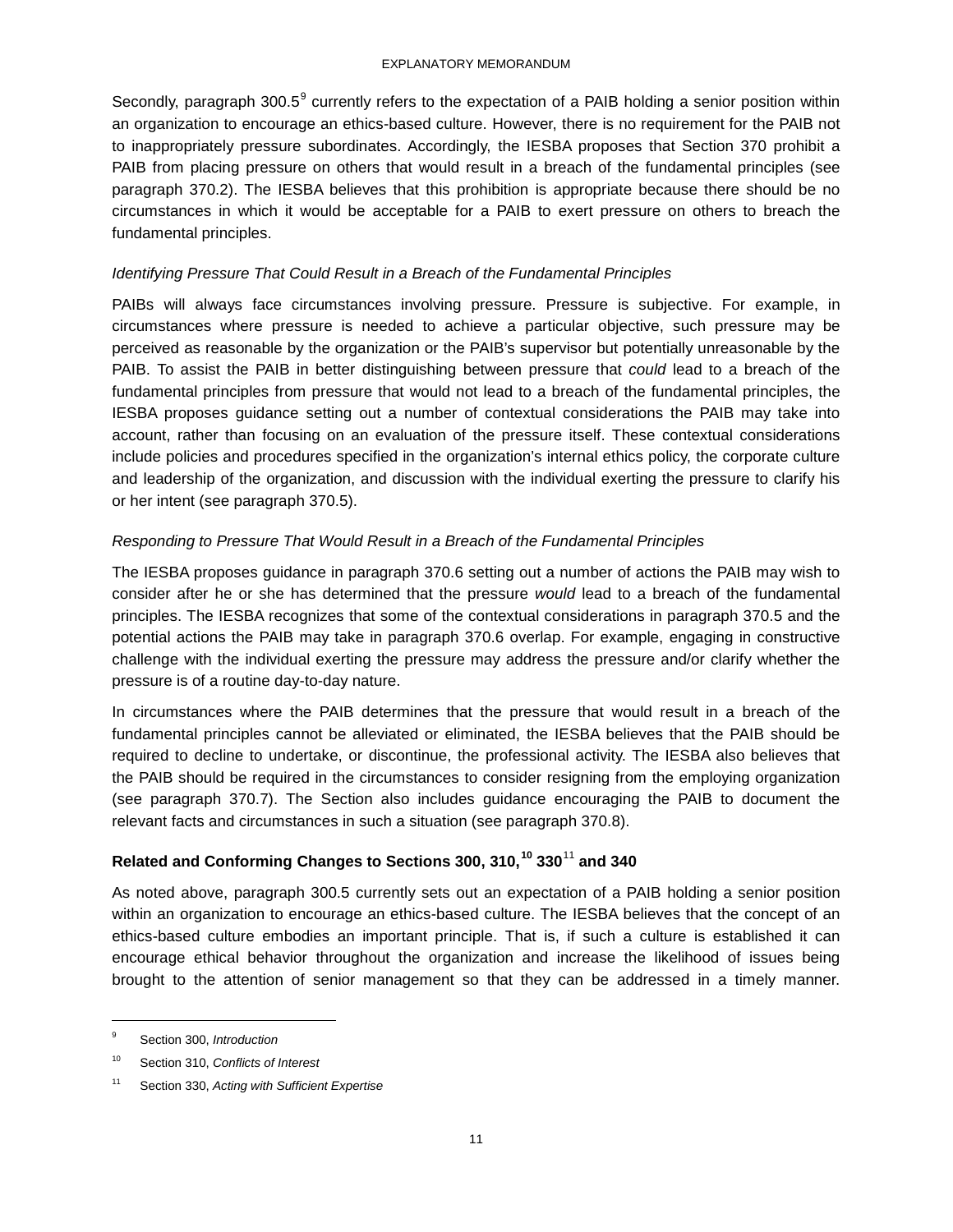Accordingly, the IESBA believes that there would be benefit in providing expanded guidance on this matter in Section 300 (see paragraph 300.5).

<span id="page-11-0"></span>Other changes of a conforming nature have been proposed to Sections 300, 310, 330 and 340.

# **Analysis of the Overall Impact of the Proposed Changes**

The IESBA believes that the impact of the proposed changes overall will be positive. PAIBs working in all sizes of businesses and in the public sector will have more comprehensive and practical guidance to assist them in dealing with two of the ethical issues the IESBA's research has shown to be most important to them, namely:

- How to fulfill their ethical responsibilities when they are involved in the presentation of information; and
- Pressure by superiors and others to breach the fundamental principles.

In particular, PAIBs are the first line of defense in ensuring that financial reports their organizations produce are faithful representations of the economics of transactions. The proposed enhanced guidance in Section 320 will have positive impacts for users of financial reports, including investors, lenders and other creditors. The changes have also clarified what it means for PAIBs to prepare or present information in a manner that is fair and honest, and what considerations they should bear in mind in doing so.

Further, the proposed enhanced guidance on pressure will assist PAIBs in better identifying and addressing pressure that could lead to a breach of the fundamental principles, thereby helping them better meet their responsibility to act in the public interest.

In addition, the enhancements to the guidance in Section 300 addressing the establishment and maintenance of an ethics-based culture within an organization will have a positive impact in terms of setting an appropriate tone at the top and promoting ethical behavior throughout the organization. There may, however, be some costs involved to identify, implement and oversee safeguards in the work environment to encourage or promote such a culture if these are not already in place, including the implementation of appropriate policies and procedures to that effect.

## <span id="page-11-1"></span>**Project Timetable and Effective Date**

Subject to comments received on the Exposure Draft, the IESBA intends to finalize the changes to the Code under the current drafting conventions in the second half of 2015.

The IESBA is currently undertaking another project on restructuring the Code in respect of which it has recently issued a Consultation Paper, *[Improving the Structure of the Code of Ethics for Professional](http://www.ifac.org/publications-resources/improving-structure-code-ethics-professional-accountants)  [Accountants](http://www.ifac.org/publications-resources/improving-structure-code-ethics-professional-accountants)*. The IESBA has committed to coordinating its project on the review of Part C with its project on restructuring the Code, which may involve restructuring the final changes arising from this Exposure Draft to align with the approach agreed for restructuring the overall Code. Any restructuring of the final changes arising from this Exposure Draft will not involve changes in meaning of the provisions.

The IESBA will consider and communicate in due course the timing of issuance of the final changes relating to this Exposure Draft, and therefore the effective date of these changes, taking into account developments from the restructuring project.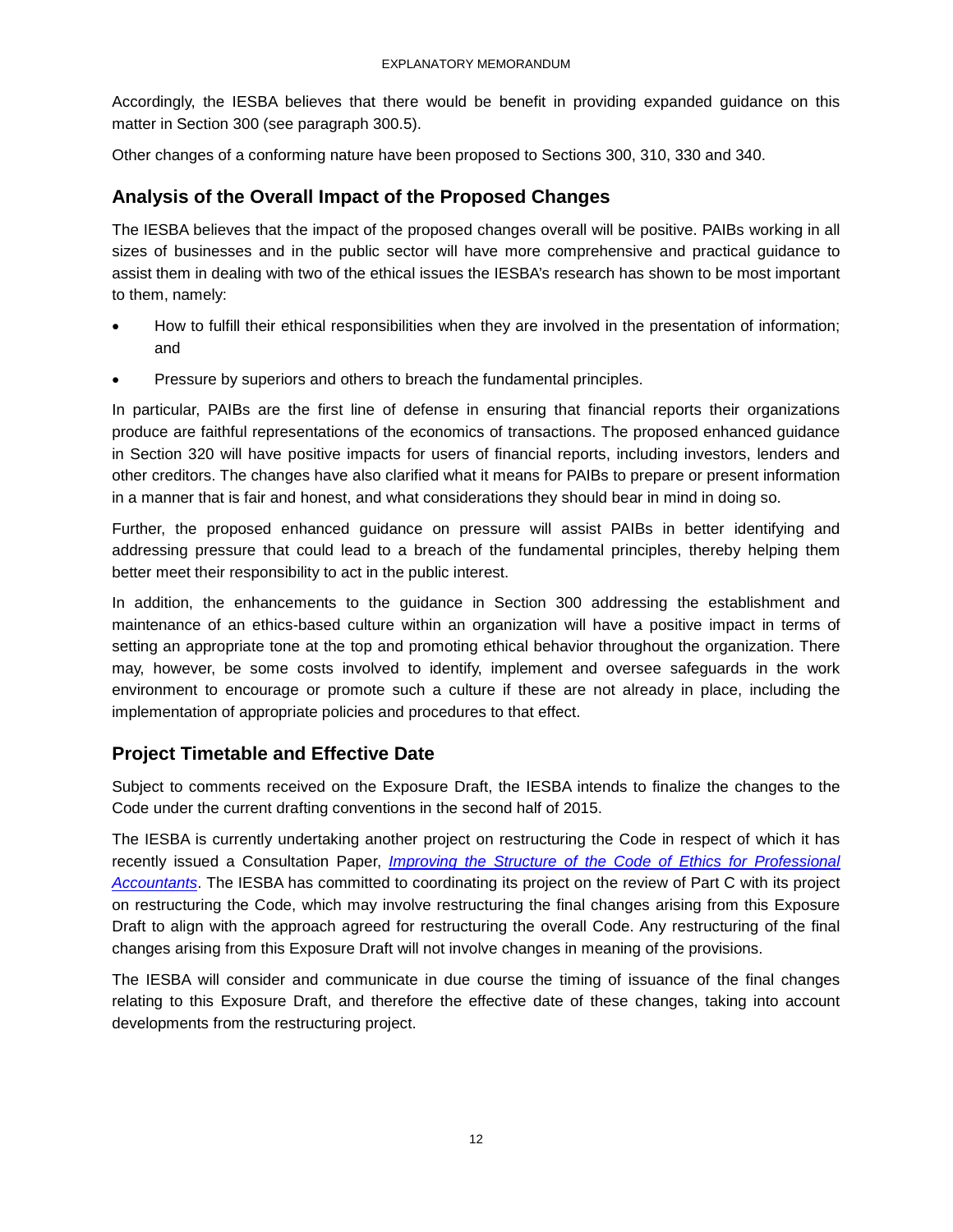# <span id="page-12-0"></span>**Guide for Respondents**

The IESBA welcomes comments on all matters addressed in the Exposure Draft. Comments are most helpful when they refer to specific paragraphs, include the reasons for the comments, and, where appropriate, make specific suggestions for any proposed changes to wording. When a respondent agrees with proposals in this Exposure Draft (especially those calling for change in current practice), it will be helpful for the IESBA to be made aware of this view.

## <span id="page-12-1"></span>**Request for Specific Comments**

The IESBA would welcome views on the following specific questions:

#### *Proposed Revised Section 320*

- 1. Is the enhanced guidance on applying the "fair and honest" principle in Section 320 helpful?
- 2. In particular, do respondents support the guidance in paragraph 320.3 addressing the issue of misuse of discretion in a manner that is intended to mislead? If not, please explain why. Are there any other considerations relating to this issue that should be addressed in Section 320?
- 3. Paragraph 320.4 provides guidance as to what PAIBs are expected to do ethically in order to prepare or present fairly and honestly information that does not have to comply with a relevant reporting framework. Is this guidance sufficient? If not, what further guidance could Section 320 usefully provide?
- 4. Do respondents agree that where a PAIB relies on the work of others, the PAIB should be required to take reasonable steps to be satisfied that such work enables the PAIB to comply with the overarching principle in paragraph 320.2?
- 5. Do respondents agree with the guidance proposed in paragraphs 320.6 and 320.7 regarding disassociation with misleading information? Are there other actions that could be specified?

### *Proposed Section 370*

- 1. Do respondents agree with the overarching requirements in paragraphs 370.1 and 370.2?
- 2. Are the illustrative examples of types of pressure that could result in a breach of the fundamental principles in paragraph 370.4 helpful?
- 3. Is it sufficiently clear that Section 370 addresses pressure that could result in a breach of fundamental principles, as opposed to the routine pressures that exist in the workplace? In particular, does paragraph 370.5 provide sufficient guidance to assist the PAIB in making that distinction? If not, what other considerations should the PAIB take into account?
- 4. Do respondents find the guidance in paragraph 370.6 on responding to pressure that would result in a breach of the fundamental principles helpful? Are there other actions that should be considered?
- 5. Are the references to other sections of Part C of the Code, in paragraph 370.9, helpful?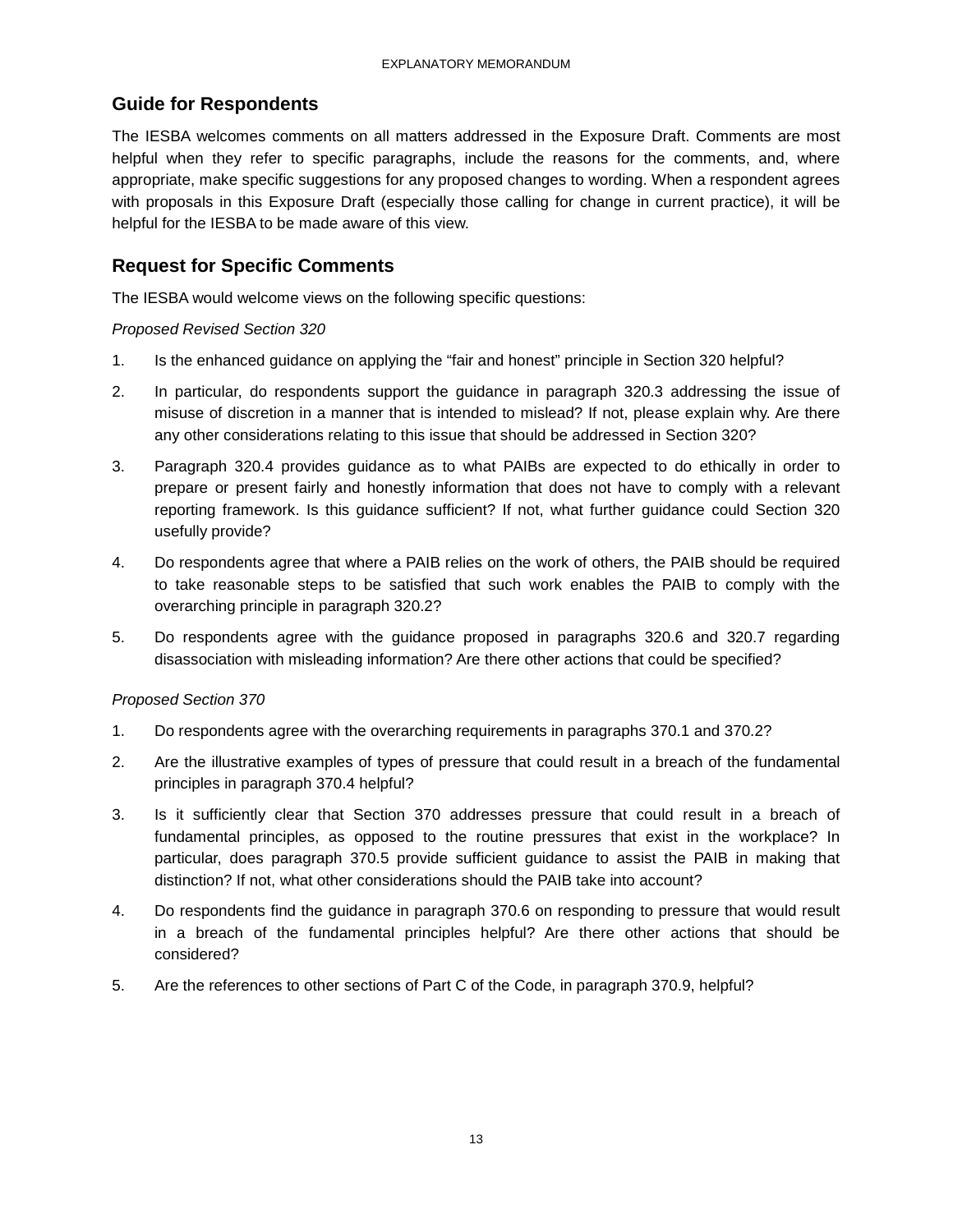# <span id="page-13-0"></span>**Request for General Comments**

In addition to the request for specific comments above, the IESBA is also seeking comments on the matters set out below:

- (a) *Preparers (including Small and Medium Entities), and users (including regulators)*—The IESBA invites comments on the proposed changes from preparers (particularly with respect to the practical impacts of the proposed changes), and users.
- (b) *PAIBs working in the public sector* Recognizing that many PAIBs work in the public sector, the IESBA invites respondents from this constituency to comment on the proposed changes, and in particular, on their applicability and usefulness in a public sector environment.
- (c) *Developing Nations*—Recognizing that many developing nations have adopted or are in the process of adopting the Code, the IESBA invites respondents from these nations to comment on the proposals, and in particular, on any foreseeable difficulties in applying them in their environment.
- (d) *Translations*—Recognizing that many respondents may intend to translate the final changes for adoption in their own environments, the IESBA welcomes comment on potential translation issues respondents may note in reviewing the proposed changes.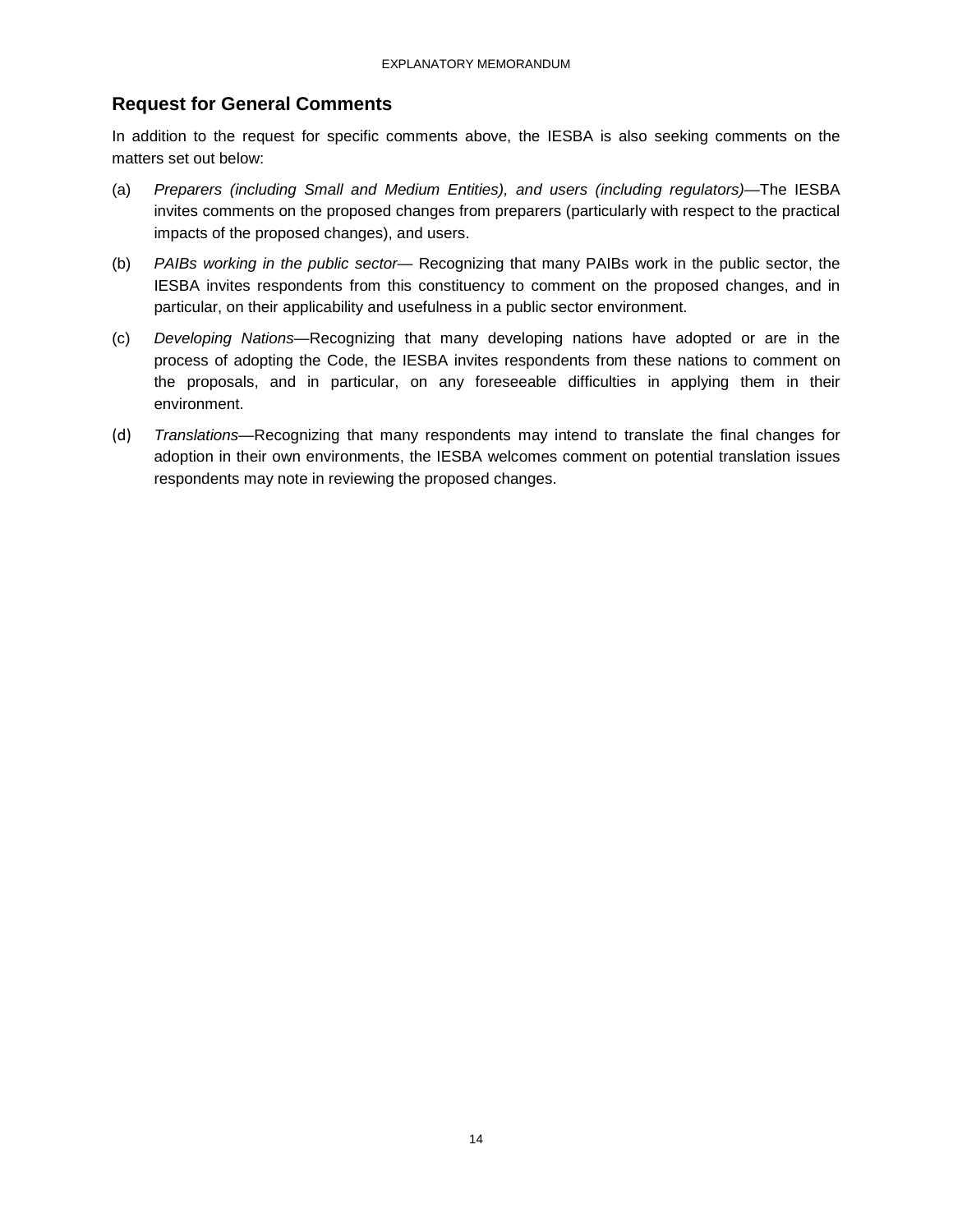# **PROPOSED CHANGES TO PART C OF THE CODE ADDRESSING PROFESSIONAL ACCOUNTANTS IN BUSINESS**

The relevant sections have been extracted below from the extant Code, which can be accessed at *[2014](https://www.ifac.org/publications-resources/2014-handbook-code-ethics-professional-accountants)  [Handbook of the Code of Ethics for Professional Accountants](https://www.ifac.org/publications-resources/2014-handbook-code-ethics-professional-accountants)*.

# **PROPOSED REVISED SECTION 320 AND PROPOSED NEW SECTION 370 (MARK-UP FROM 2014 CODE)**

# <span id="page-14-0"></span>**SECTION 320**

### **Preparation and ReportingPresentation of Information**

320.1 Professional accountants in business are eften involved in the preparation and reporting presentation of information that may be either made public or used by others to stakeholders both inside  $er$ -and outside the employing organization. Such stakeholders include management, those charged with governance, investors, regulators, lenders and other creditors*.*

This information may assist stakeholders in understanding and evaluating aspects of the organization's state of affairs and in making decisions concerning the organization. Such information may includes financial or management and non-financial information that may be made public or used for internal purposes.,

for eExamples. include:

- Operating and performance reports.
- Decision support analyses.
- Budgets and forecasts. and budgets,
- Information provided to the internal and external auditors.
- Risk analyses.
- General and special purpose financial statements, management's discussion and analysis, and the management letter of representation provided to the auditors during the audit of the entity's financial statements.
- Tax returns.
- Reports filed with regulators for legal and compliance purposes.
- 320.2 A professional accountant in business shall who is responsible for recording, maintaining, preparinge or presenting such information shall do so in a manner that is fairly, and honestly, and in accordance with the fundamental principles. This includes:relevant professional standards so that the information will be understood in its context.
	- Preparing or presenting information in a manner that is intended neither to mislead nor to influence contractual or regulatory outcomes inappropriately;
	- Not omitting information with the intention of rendering the information misleading; and
	- Presenting the information in accordance with a relevant reporting framework, where applicable.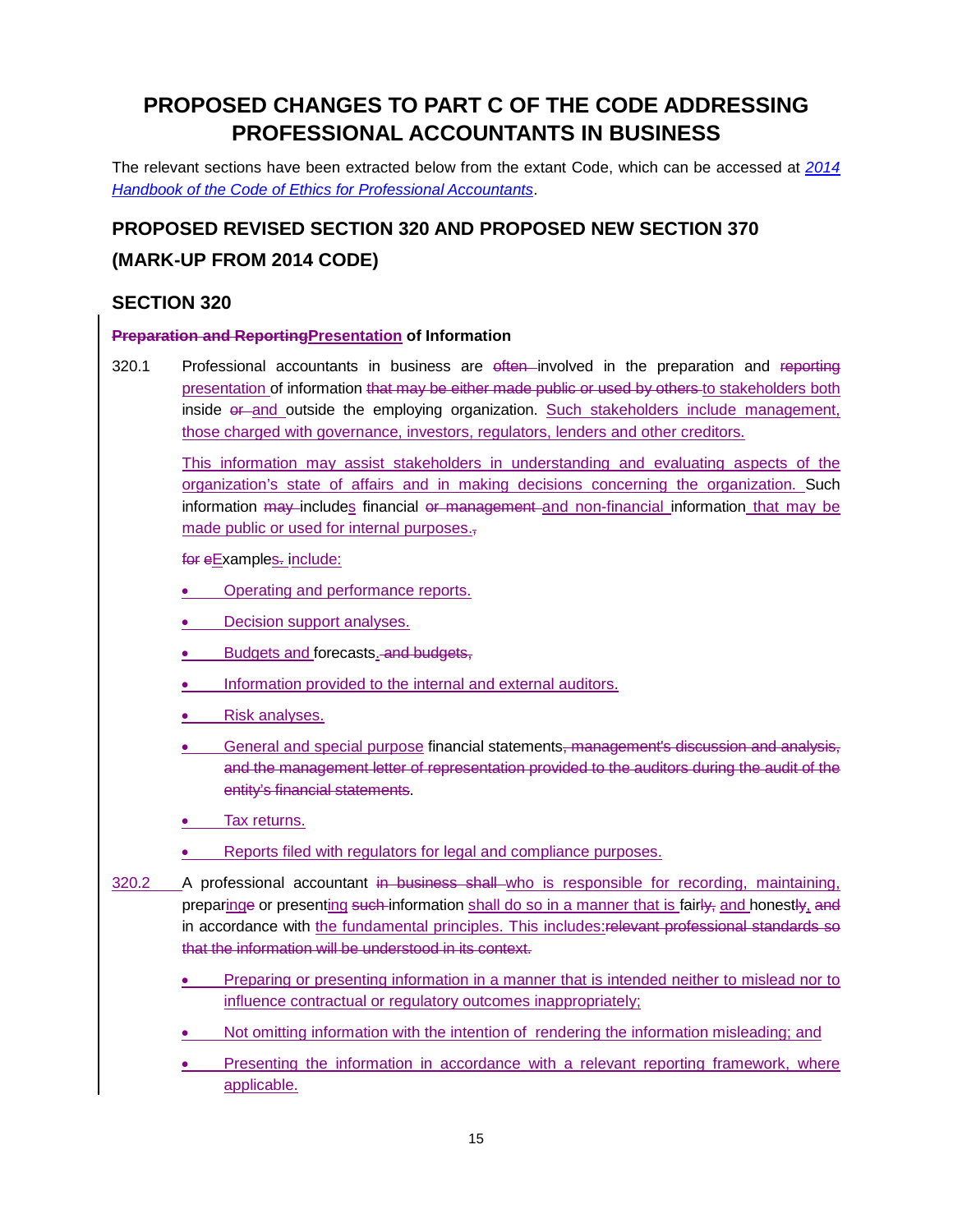- 320.2 A professional accountant in business who has responsibility for the preparation or approval of the general purpose financial statements of an employing organization shall be satisfied that those financial statements are presented in accordance with the applicable financial reporting standards.
- 320.3 A professional accountant in business shall This responsibility involves takinge reasonable steps to maintain information for which the professional accountant in business is responsible in a manner that
	- Represents the facts accurately and completely in all material respects;
	- Describes clearly the true nature of business transactions, assets, or liabilities activities; and
	- Classifyies and records information in a timely and proper manner.; and
	- Represents the facts accurately and completely in all material respects.
- 320.3 Preparing or presenting financial information often involves judgment and discretion. Preparing or presenting such information fairly and honestly requires the professional accountant not to exercise such discretion in a manner that is intended to mislead, including when:
	- Determining estimates. For example, over- or under-accruing warranty expenses in order to manipulate income.
	- Selecting a particular accounting method among two or more alternatives permitted under the applicable financial reporting framework. For example, selection of one method from among alternative revenue recognition methods in order to manipulate income.
	- Determining the timing of transactions. For example, timing revenue transactions in order to manipulate income.
	- Determining the structuring of transactions. For example, structuring financing transactions in order to manipulate the statement of financial position or the cash flow statement.
	- Determining disclosures. For example, omitting or obscuring information so that materially different items are not distinguished in order to mislead.
- 320.4 An important factor for the professional accountant to consider is having regard to the purpose for which the information is to be used, the context in which it is provided and the audience to whom it is addressed. For example, preparing or presenting financial information such as pro forma reports, budgets or forecasts would require the professional accountant to include relevant estimates, approximations and assumptions that are necessary to enable those who may rely on such information to form their own judgments.
- 320.4 Threats to compliance with the fundamental principles, for example, self-interest or intimidation threats to integrity, objectivity or professional competence and due care, are created where a professional accountant in business is pressured (either externally or by the possibility of personal gain) to prepare or report information in a misleading way or to become associated with misleading information through the actions of others.
- 320.5 In cases where the professional accountant relies on the work of others, the professional accountant shall take reasonable steps to be satisfied that such work enables the professional accountant to fulfill the obligations set out in paragraph 320.2.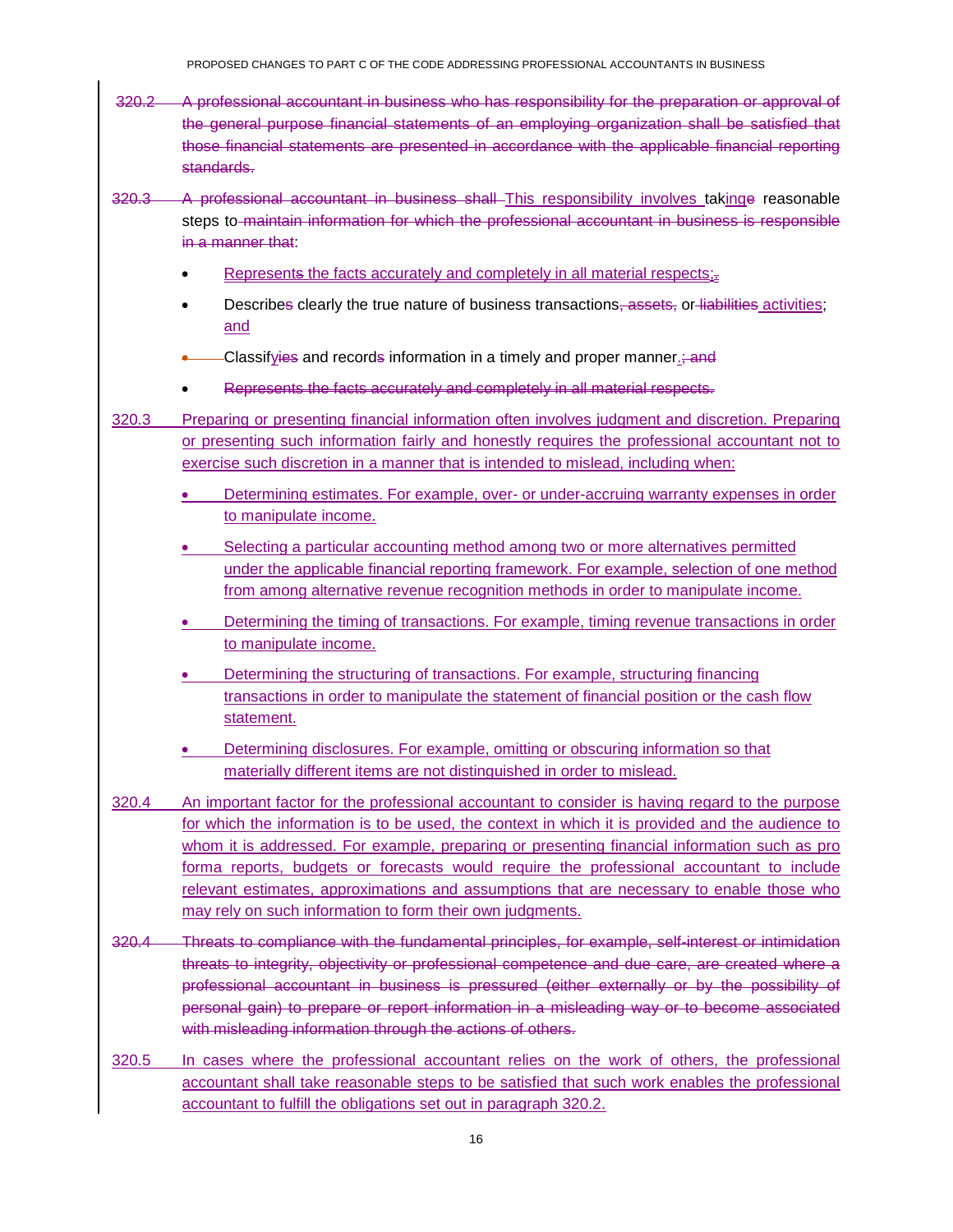- 320.6 Where a professional accountant has determined that information with which the professional accountant is associated is misleading, the professional accountant shall take steps to resolve the matter. Such steps may include consulting the employing organization's policies and procedures (for example, an ethics policy) regarding how such matters should be addressed internally, and discussing concerns that the information is misleading with the professional accountant's supervisor and/or the appropriate level(s) of management within the professional accountant's organization or those charged with governance.
- 320.7 If, after taking such steps, the professional accountant determines that corrective action has not been taken and the information is still misleading, the professional accountant may consider one or more of the following:
	- Consulting legal counsel regarding the professional accountant's and the employing organization's responsibilities.
	- Consulting with a relevant professional body.
	- Determining whether any requirements exist to communicate to third parties, including users of the information, regulatory authorities or the employing organization's external accountant.
- 320.78 Where it is not possible to reduce the threat to an acceptable level, a If after exhausting all possible options, the professional accountant determines that the information is still misleading, the professional accountant in business shall refuse to be or to remain associated with the information. the professional accountant determines is misleading. A professional accountant in business may have been unknowingly associated with misleading information. Upon becoming aware of this, the professional accountant in business shall take steps to be disassociated from that information. In determining whether there is a requirement to report the circumstances outside the organization, the professional accountant in business may consider obtaining legal advice. In addition, tThe professional accountant may shall also consider whether to resigning from the employing organization.
- 320.9 The professional accountant is encouraged to document the facts, the accounting principles or other relevant professional standards involved, and the communications and parties with whom these matters were discussed.
- 320.105 The significance of such threats will depend on factors such as the source of the pressure and the corporate culture within the employing organization. The professional accountant in business shall be alert to the principle of integrity, which imposes an obligation on all professional accountants to be straightforward and honest in all professional and business relationships. Where the threats to compliance with the fundamental principles relating to the presentation of information arise from financial interests, compensation and incentives arrangements linked to financial reporting and decision making, the guidance in sSection 340 is relevant.
- 320.11 Where threats to compliance with the fundamental principles relating to the presentation of information arise from pressure, the guidance in Section 370 is relevant.
- 320.6 The significance of any threat shall be evaluated and safeguards applied when necessary to eliminate the threat or reduce it to an acceptable level. Such safeguards include consultation with superiors within the employing organization, the audit committee or those charged with governance of the organization, or with a relevant professional body.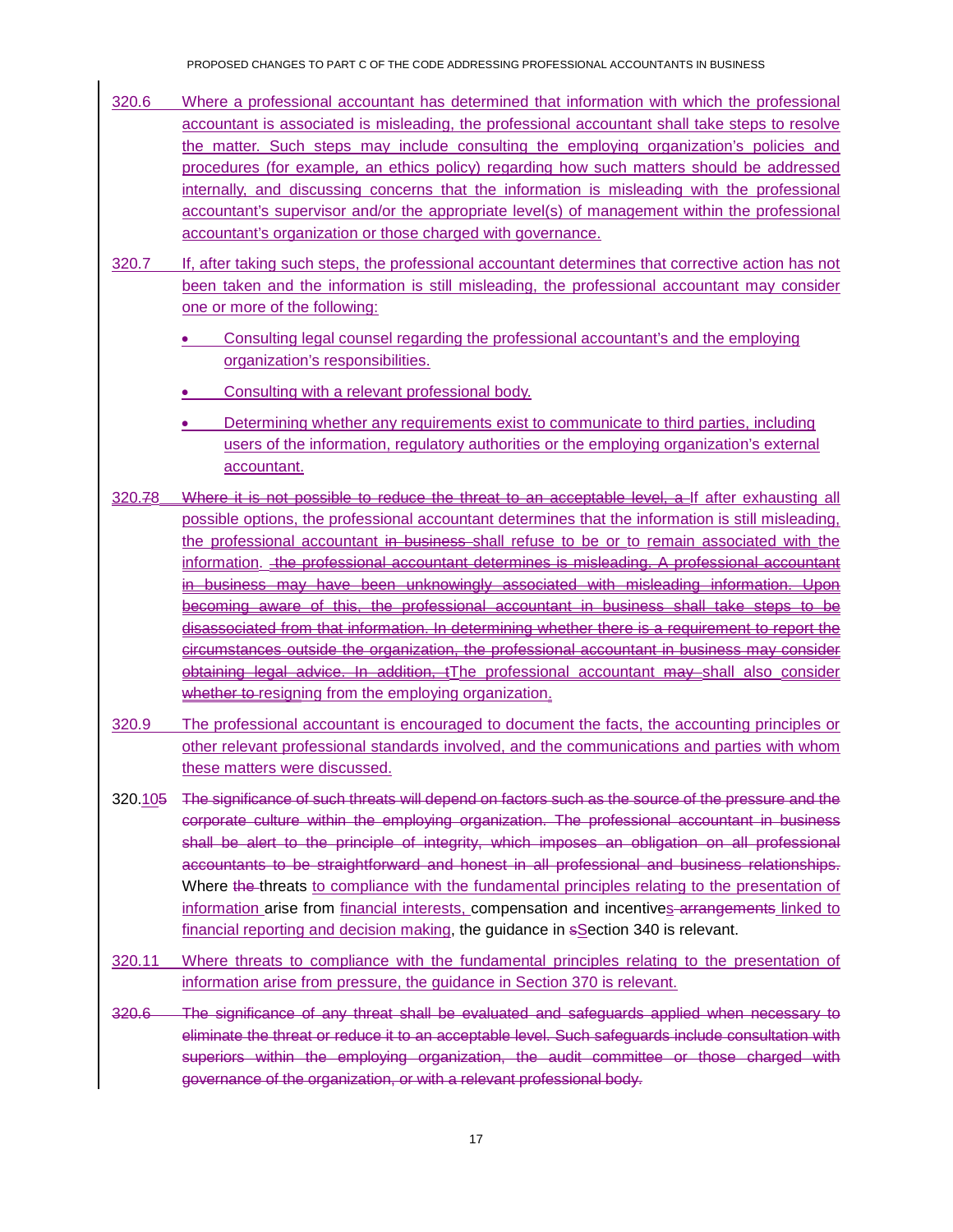320.7 Where it is not possible to reduce the threat to an acceptable level, a professional accountant in business shall refuse to be or remain associated with information the professional accountant determines is misleading. A professional accountant in business may have been unknowingly associated with misleading information. Upon becoming aware of this, the professional accountant in business shall take steps to be disassociated from that information. In determining whether there is a requirement to report the circumstances outside the organization, the professional accountant in business may consider obtaining legal advice. In addition, the professional accountant may consider whether to resign.

## <span id="page-17-0"></span>**PROPOSED SECTION 370**

#### **Pressure to Breach the Fundamental Principles**

- 370.1 A professional accountant in business may face pressure that could create threats, for example, intimidation threats, to compliance with the fundamental principles when undertaking a professional activity. Pressure may be explicit or implicit. Pressure may come from within the organization (for example, from a colleague or superior), from an external individual or organization such as a vendor, customer or lender, or from meeting internal or external targets and expectations. The professional accountant shall not allow such pressure to result in a breach of the fundamental principles.
- 370.2 The professional accountant shall not place pressure on others that the professional accountant knows or has reason to believe would result in a breach of the fundamental principles.
- 370.3 This section addresses pressures that could result in a professional accountant taking actions that breach the fundamental principles. It does not address routine pressures encountered in the workplace such as pressure to meet a reporting deadline.
- 370.4 Examples of pressure that could result in a breach of the fundamental principles include:

Pressure related to conflicts of interest

• Pressure from a family member bidding to act as a vendor to the professional accountant's employing organization to select them over another prospective vendor.

Pressure to influence presentation of information

- Pressure to report misleading financial results to meet investor, analyst or lender expectations.
- Pressure to manipulate performance indicators from superiors, colleagues or others, for example, those who may benefit from participation in compensation or incentive arrangements.
- Pressure from elected officials on public sector accountants to misrepresent programs or projects to voters.
- Pressure from colleagues to misstate income, expenditure or rates of return to bias decision-making on capital projects and acquisitions.
- Pressure from superiors to process expenditures that are not legitimate business expenses.

Pressure to act without sufficient expertise or due care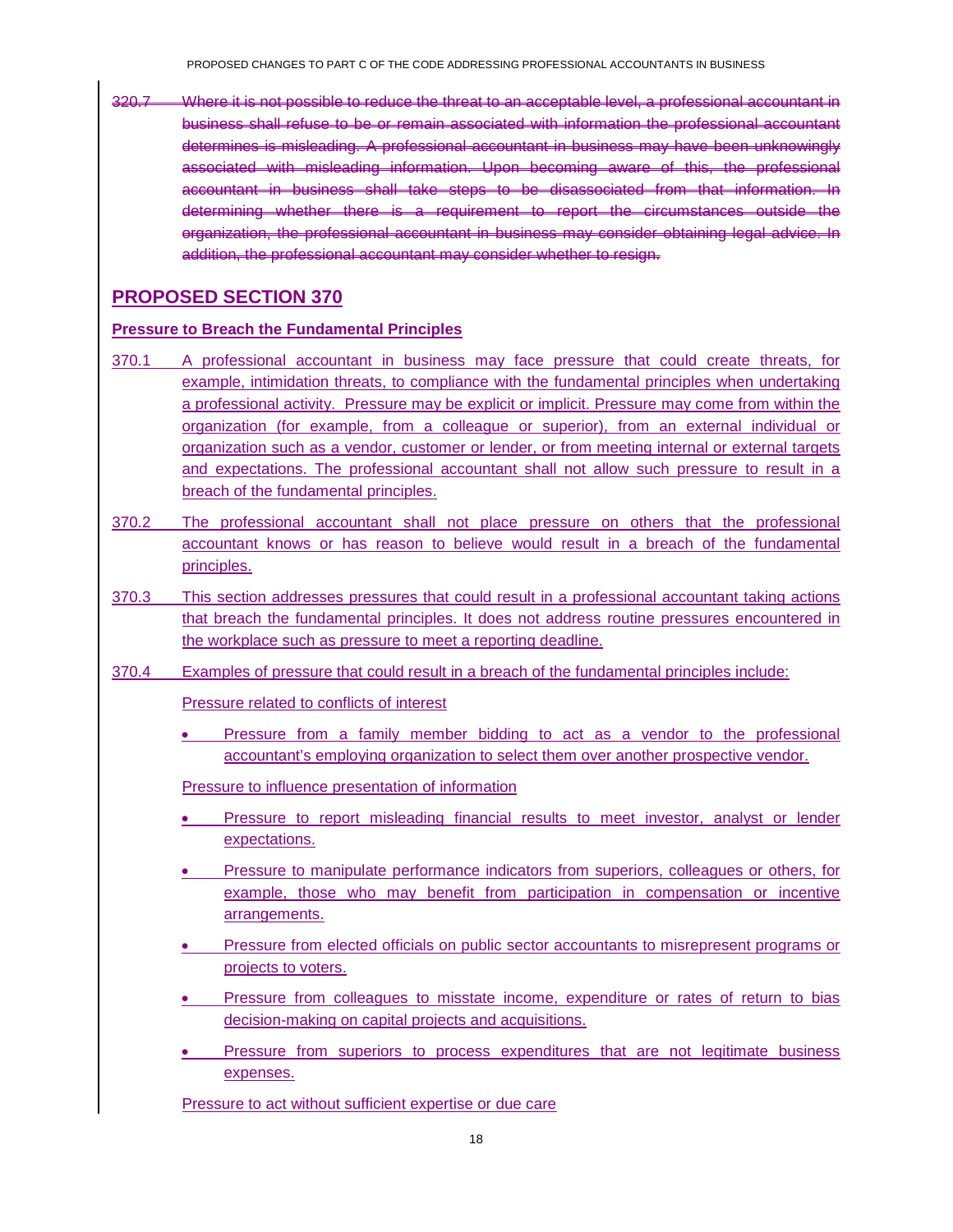- Pressure from superiors to inappropriately reduce the extent of work performed in order to reduce costs.
- Pressure from superiors to perform a task without sufficient skills or training or without sufficient time.

Pressure related to financial interests

Implicit or explicit pressure from superiors or colleagues to present information that has been altered in order to increase their compensation.

Pressure related to inducements

- Pressure from others, either internal or external to the employing organization, to offer inducements to influence the judgment or decision-making process of an individual or organization.
- Pressure from colleagues to accept a bribe or other inducement, for example to accept inappropriate gifts or entertainment from potential vendors in a bidding process.

Pressure related to non-compliance with laws and regulations

- Pressure to engage in activities or transactions that may violate laws or regulations.
- 370.5 The professional accountant may wish to consider the following when faced with pressure that could result in a breach of the fundamental principles:
	- The application of policies and procedures, if any, that the employing organization has established, such as an ethics policy that addresses pressure.
	- The corporate culture and leadership of the employing organization, including the extent to which it emphasizes the importance of ethical behavior and the expectation that employees will act in an ethical manner.
	- The application of the relevant laws and regulations to the circumstances.
	- Discussion with the person who is exerting the pressure to clarify their intent and to determine the nature and significance of the pressure.

Being alert to the fundamental principle of confidentiality, the professional accountant may also wish to consult with:

- Where appropriate, a colleague or superior, or another professional accountant.
- Relevant professional bodies, regulators or industry associations.
- 370.6 If the professional accountant has determined that the pressure would result in a breach of the fundamental principles, the professional accountant may wish to consider one or more of the following actions:
	- **Engage in constructive challenge with the individual exerting the pressure.**
	- Request restructuring or segregation of certain responsibilities and duties so that the professional accountant is no longer involved with the individual or entity exerting the pressure.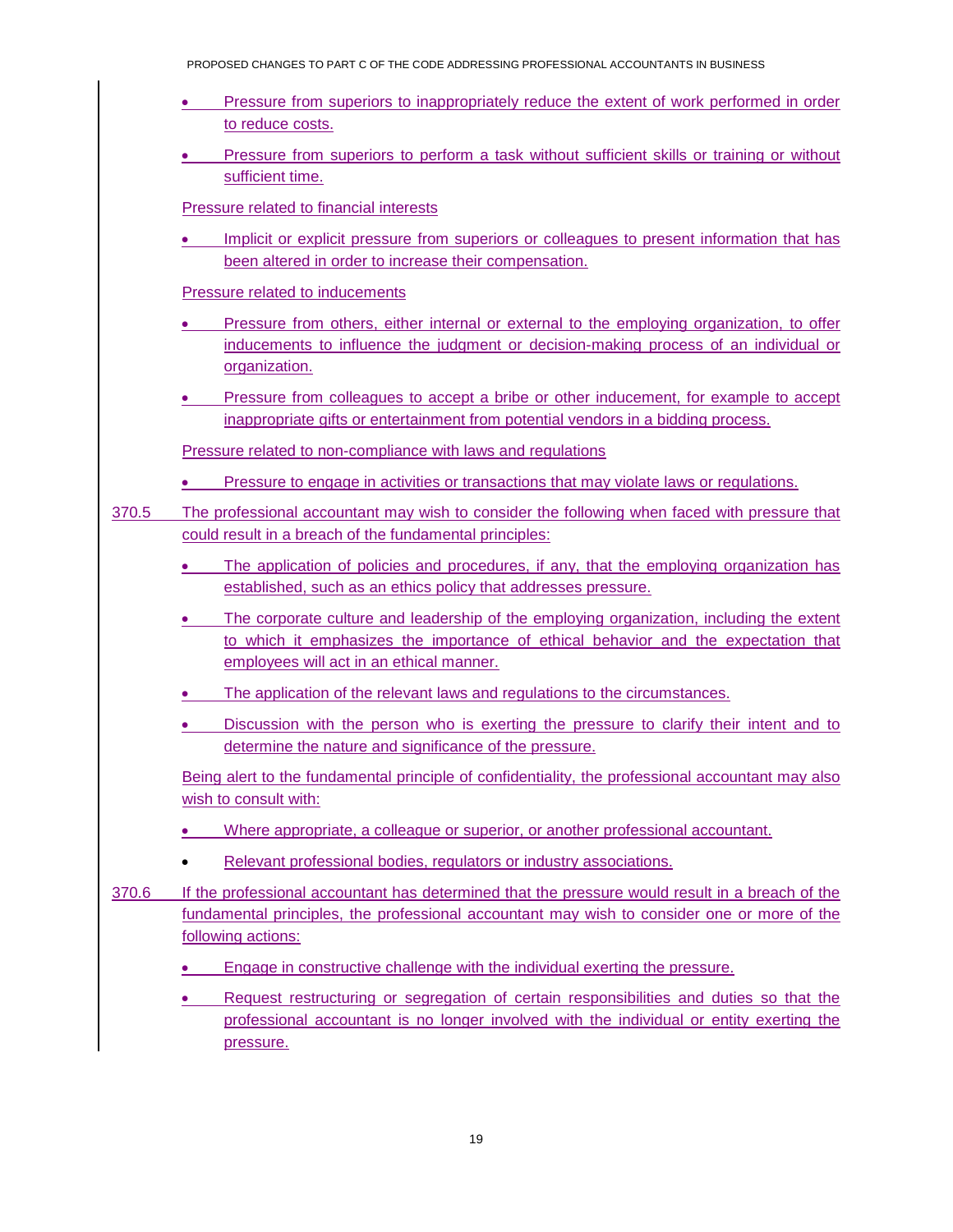PROPOSED CHANGES TO PART C OF THE CODE ADDRESSING PROFESSIONAL ACCOUNTANTS IN BUSINESS

- Escalate the matter within the entity, for example, with higher levels of management, internal or external auditors, or those charged with governance, including independent directors and, when appropriate, explaining any consequential risks to the organization.
- Disclose the matter in accordance with any established mechanism such as through the employing organization's confidential ethics hotline.
- Consult with legal counsel.
- 370.7 If the professional accountant determines that the pressure cannot be alleviated or eliminated, the professional accountant shall decline to undertake or discontinue the professional activity that would result in a breach of the fundamental principles. The professional accountant shall also consider resigning from the employing organization.
- 370.8 The professional accountant is encouraged to document the facts, the communications and the parties with whom these matters were discussed.
- 370.9 Where pressure to breach the fundamental principles relates to:
	- A conflict of interest, the guidance in Section 310 is relevant.
	- Presenting information, the guidance in Section 320 is relevant.
	- Acting without sufficient expertise or due care, the guidance in Section 330 is relevant.
	- A financial interest, the guidance in Section 340 is relevant.
	- Inducements, the guidance in Section 350 is relevant.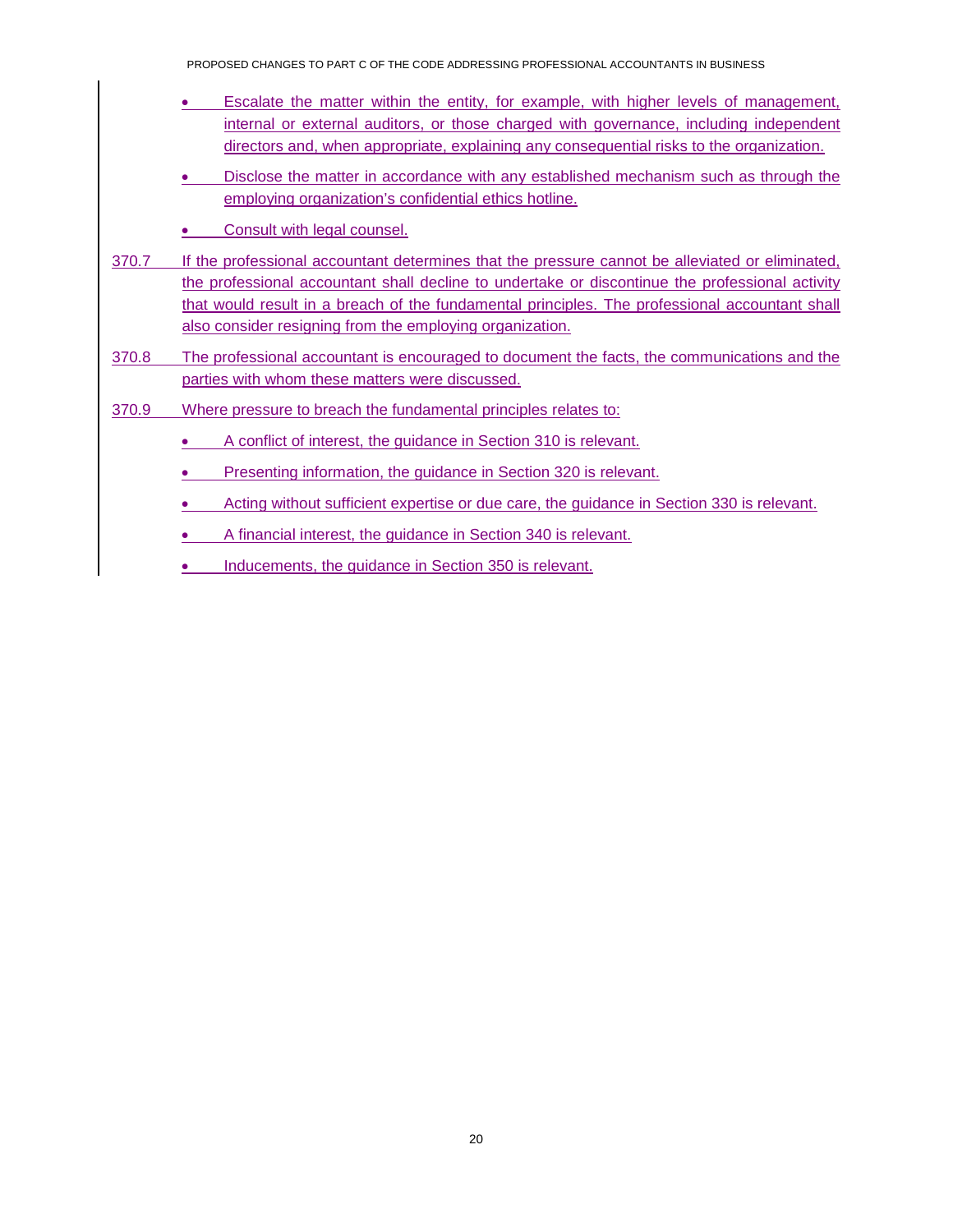# **RELATED AND CONFORMING CHANGES TO SECTIONS 300, 310, 330 AND 340 (MARK-UP FROM 2014 CODE)**

## <span id="page-20-0"></span>**SECTION 300**

#### **Introduction**

- 300.1 This Ppart of the Code describes how the conceptual framework contained in Part A applies in certain situations to professional accountants in business. This Ppart does not describe all of the circumstances and relationships that could be encountered by a professional accountant in business that create or may create threats to compliance with the fundamental principles. Therefore, the professional accountant in business is encouraged to be alert for such circumstances and relationships.
- 300.2 Investors, creditors, employers and other sectors of the business community, as well as governments and the public at large, all may rely on the work of professional accountants in business. Professional accountants in business may be solely or jointly responsible for the preparation and reporting of financial and other information, which both their employing organizations and third parties may rely on. They may also be responsible for providing effective financial management and competent advice on a variety of business-related matters.
- 300.3 A professional accountant in business may be a salaried employee, a partner, director (whether executive or non-executive), an owner manager<sub> $\tau$ </sub> or a volunteer-or another working. A professional accountant may work for one or more employing organizations. The legal form of the relationship with the employing organization, if any, has no bearing on the ethical responsibilities incumbent on the professional accountant in business.
- 300.4 A professional accountant in business has a responsibility to further the legitimate aims of the accountant's employing organization. This Code does not seek to hinder a professional accountant in business from properly fulfilling that responsibility, but addresses circumstances in which compliance with the fundamental principles may be compromised.
- 300.5 A professional accountant in business may hold a senior position within an organization. The more senior the position of the professional accountant, the greater will be the ability and opportunity to influence events, practices policies and attitudes decision-making. A professional accountant in business is expected, therefore, to encourage an ethics-based culture in an employing organization that emphasizes the importance that. To the extent that the professional accountant is in a position to do so, the professional accountant shall take reasonable steps to identify, implement and oversee safeguards in the work environment to encourage or promote an ethics-based culture, including policies and procedures to prevent non-compliance with laws and regulations. Ethics policies and whistle-blowing procedures that have been communicated to all employees may be useful to achieve the objective of establishing and maintaining an ethics-based culture. Such policies and procedures help to encourage ethical behavior and increase the likelihood of senior management places on ethical behavior being alerted to a problem in time to prevent serious harm.
- 300.6 A professional accountant in business shall not knowingly engage in any business, occupation, or activity that a reasonable and informed third party, weighing all the specific facts and circumstances available to the professional accountant at that time, would be likely to conclude that it impairs or might impair the professional accountant's integrity, or objectivity, or the good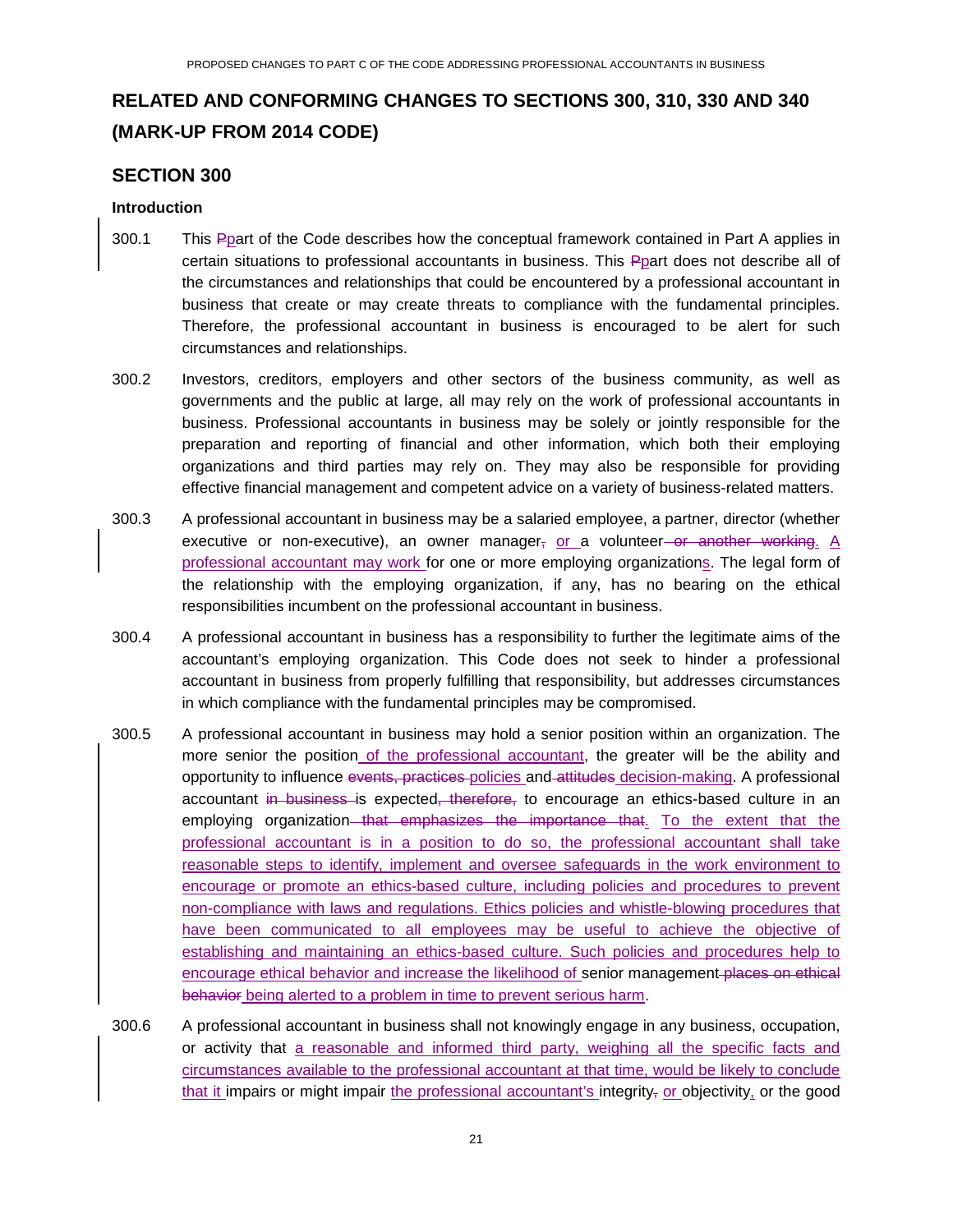reputation of the profession, and as a result would be incompatible with the fundamental principles.

- 300.7 Compliance with the fundamental principles may potentially be threatened by a broad range of circumstances and relationships. Threats fall into one or more of the following categories:
	- (a) Self-interest;
	- (b) Self-review;
	- (c) Advocacy;
	- (d) Familiarity; and
	- (e) Intimidation.

These threats are discussed further in Part A of this Code.

- 300.8 Examples of circumstances that may create self-interest threats for a professional accountant in business include:
	- Holding a financial interest in, or receiving a loan or guarantee from the employing organization.
	- Participating in incentive compensation arrangements offered by the employing organization.
	- Inappropriate personal use of corporate assets.
	- Concern over employment security.
	- Commercial pressure from outside the employing organization.
- 300.9 An example of a circumstance that creates a self-review threat for a professional accountant in business is determining the appropriate accounting treatment for a business combination after performing the feasibility study that supported the acquisition decision.
- 300.10 When furthering the legitimate goals and objectives of their employing organizations, professional accountants in business may promote the organization's position, provided any statements made are neither false nor misleading. Such actions generally would not create an advocacy threat.
- 300.11 Examples of circumstances that may create familiarity threats for a professional accountant in business include:
	- Being responsible for the employing organization's financial reporting when an immediate or close family member employed by the entity makes decisions that affect the entity's financial reporting.
	- Long association with business contacts influencing business decisions.
	- Accepting a gift or preferential treatment, unless the value is trivial and inconsequential.
- 300.12 Examples of circumstances that may create intimidation threats for a professional accountant in business include:
	- Threat of dismissal or replacement of the professional accountant in business or a close or immediate family member over a disagreement about the application of an accounting principle or the way in which financial information is to be-reported presented.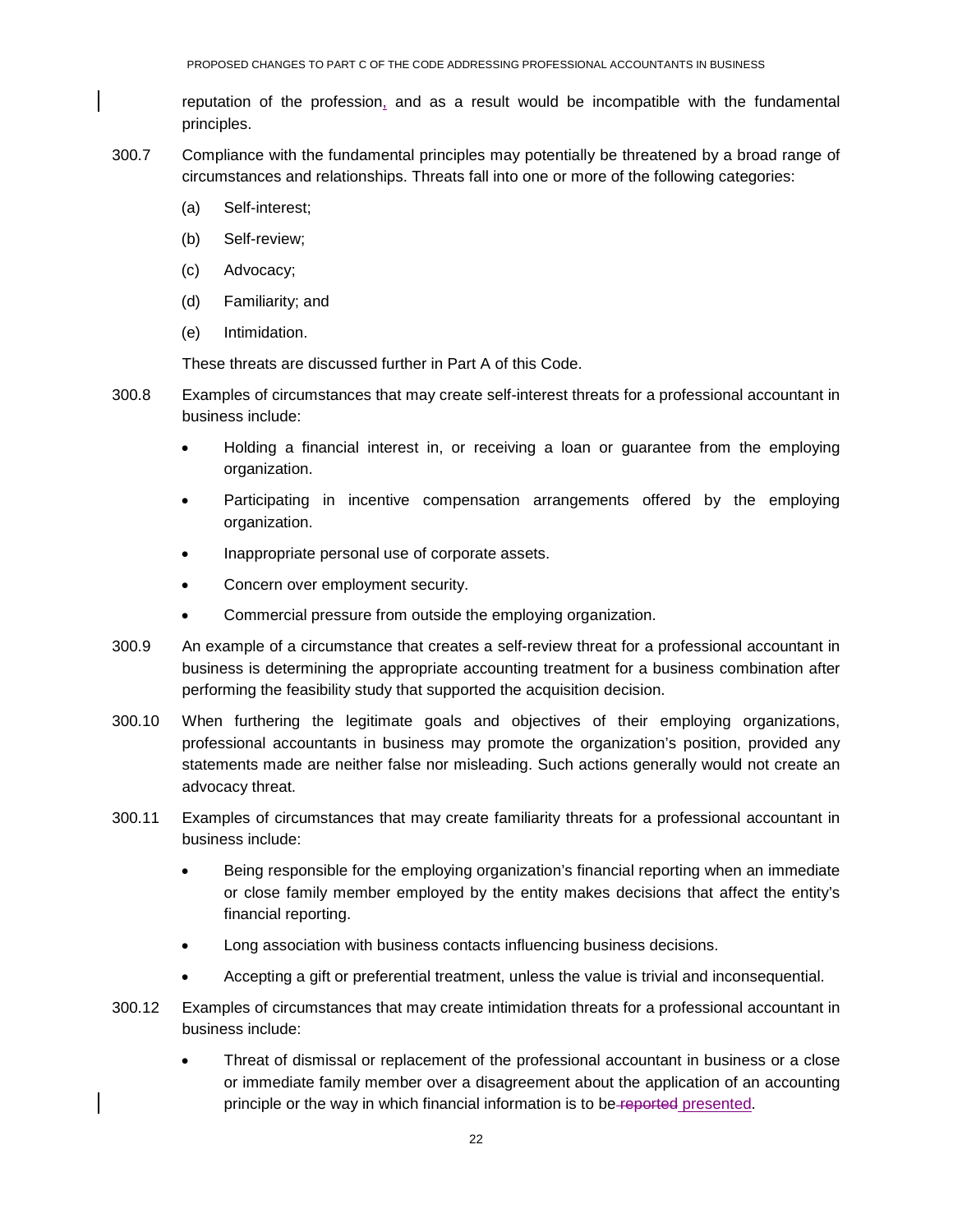- A dominant personality attempting to influence the decision making process, for example with regard to the awarding of contracts or the application of an accounting principle.
- 300.13 Safeguards that may eliminate or reduce threats to an acceptable level fall into two broad categories:
	- (a) Safeguards created by the profession, legislation or regulation; and
	- (b) Safeguards in the work environment.

Examples of safeguards created by the profession, legislation or regulation are detailed in paragraph 100.14 of Part A of this Code.

- 300.14 Safeguards in the work environment include:
	- The employing organization's systems of corporate oversight or other oversight structures.
	- The employing organization's ethics and conduct programs.
	- Recruitment procedures in the employing organization emphasizing the importance of employing high caliber competent staff.
	- Strong internal controls.
	- Appropriate disciplinary processes.
	- Leadership that stresses the importance of ethical behavior and the expectation that employees will act in an ethical manner.
	- Policies and procedures to implement and monitor the quality of employee performance.
	- Timely communication of the employing organization's policies and procedures, including any changes to them, to all employees and appropriate training and education on such policies and procedures.
	- Policies and procedures to empower and encourage employees to communicate to senior levels within the employing organization any ethical issues that concern them without fear of retribution.
	- Consultation with another appropriate professional accountant.
- 300.15 In circumstances where If a professional accountant in business believes that unethical behavior or actions by others will continue to occur within the employing organization work environment, the professional accountant in business may consider first reporting such matters in accordance with the employing organization's established ethics policies and whistle-blowing procedures. Where such policies and procedures do not exist, the professional accountant may consider consulting with management or those charged with governance or a relevant professional body, or obtaining legal advice. In those extreme situations circumstances where all available actions and safeguards have been exhausted and it is not possible to reduce the threat to an acceptable level, a professional accountant in business may conclude that it is appropriate to shall consider resigning from the employing organization.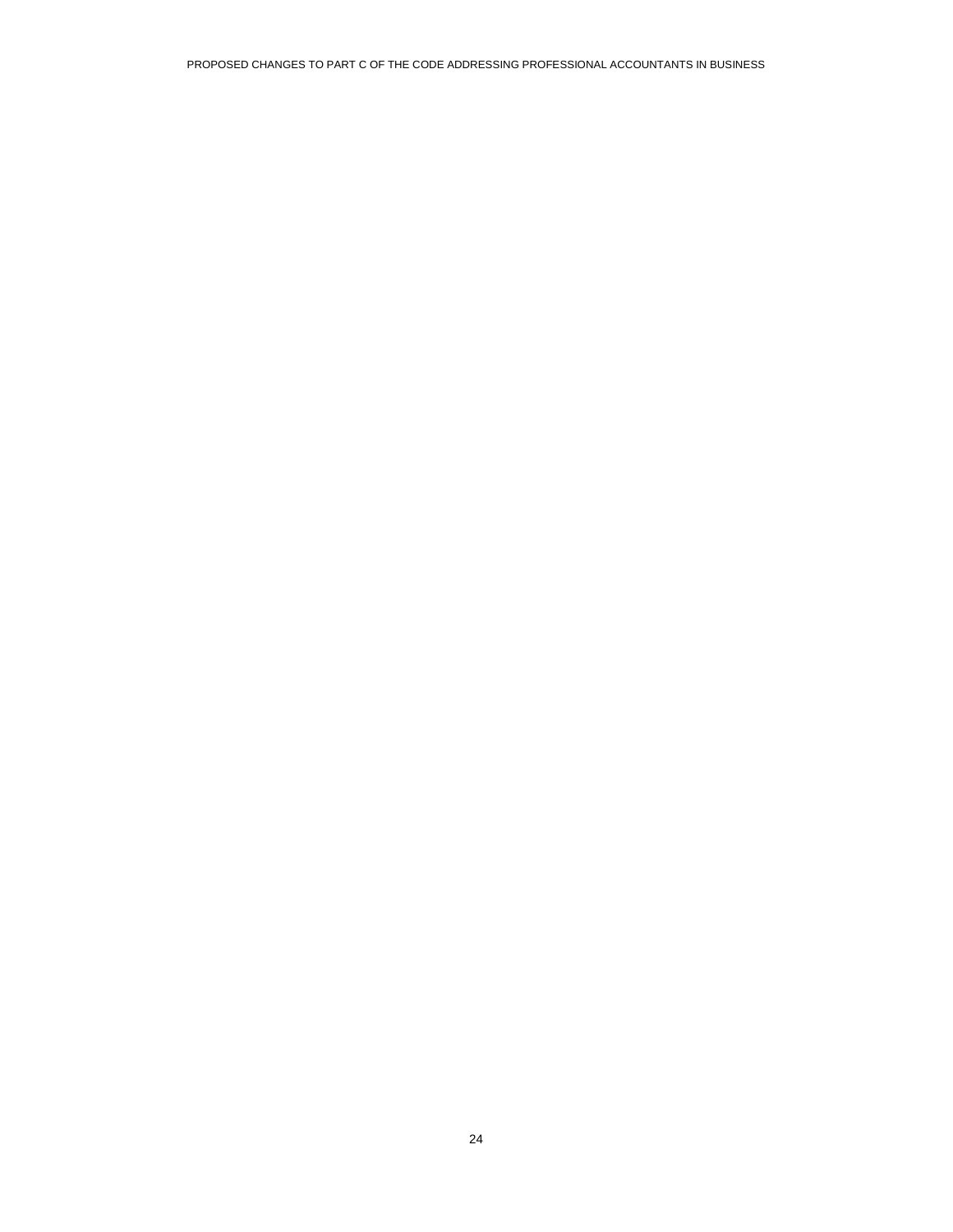# <span id="page-24-0"></span>**SECTION 310**

#### **Conflicts of Interest**

……………..

310.11 A professional accountant in business may encounter other threats to compliance with the fundamental principles. This may occur, for example, when preparing or reporting financial information as a result of undue pressure from others within the employing organization or financial, business or personal relationships that close or immediate family members of the professional accountant have with the employing organization. Guidance on managing such threats is covered by Sections 320, and 340 and 370 of the Code.

## <span id="page-24-1"></span>**SECTION 330**

#### **Acting with Sufficient Expertise**

………………

- 330.4 When threats cannot be eliminated or reduced to an acceptable level, professional accountants in business shall determine whether to refuse to perform the duties in question. If the professional accountant in business determines that refusal is appropriate, the reasons for doing so shall be clearly communicated.
- 330.5 In cases where a professional accountant in business is pressured to act in a manner that would lead to a breach of the fundamental principle of professional competence and due care, Section 370 of this Code provides guidance.

# <span id="page-24-2"></span>**SECTION 340**

## **Financial Interests, Compensation and Incentives Linked to Financial Reporting and Decision Making**

- 340.1 Professional accountants in business may have financial interests, including those arising from compensation or incentive arrangements, or may know of financial interests of immediate or close family members, that, in certain circumstances, may create threats to compliance with the fundamental principles. For example, self-interest or familiarity threats to objectivity or confidentiality may be created through the existence of the motive and opportunity to manipulate price-sensitive information in order to gain financially. Examples of circumstances that may create self-interest threats include situations where the professional accountant in business or an immediate or close family member:
	- Holds a direct or indirect financial interest in the employing organization and the value of that financial interest could be directly affected by decisions made by the professional accountant in business.
	- Is eligible for a profit-related bonus and the value of that bonus could be directly affected by decisions made by the professional accountant in business.
	- Holds, directly or indirectly, deferred bonus share entitlements or share options in the employing organization, the value of which could be directly affected by decisions made by the professional accountant in business.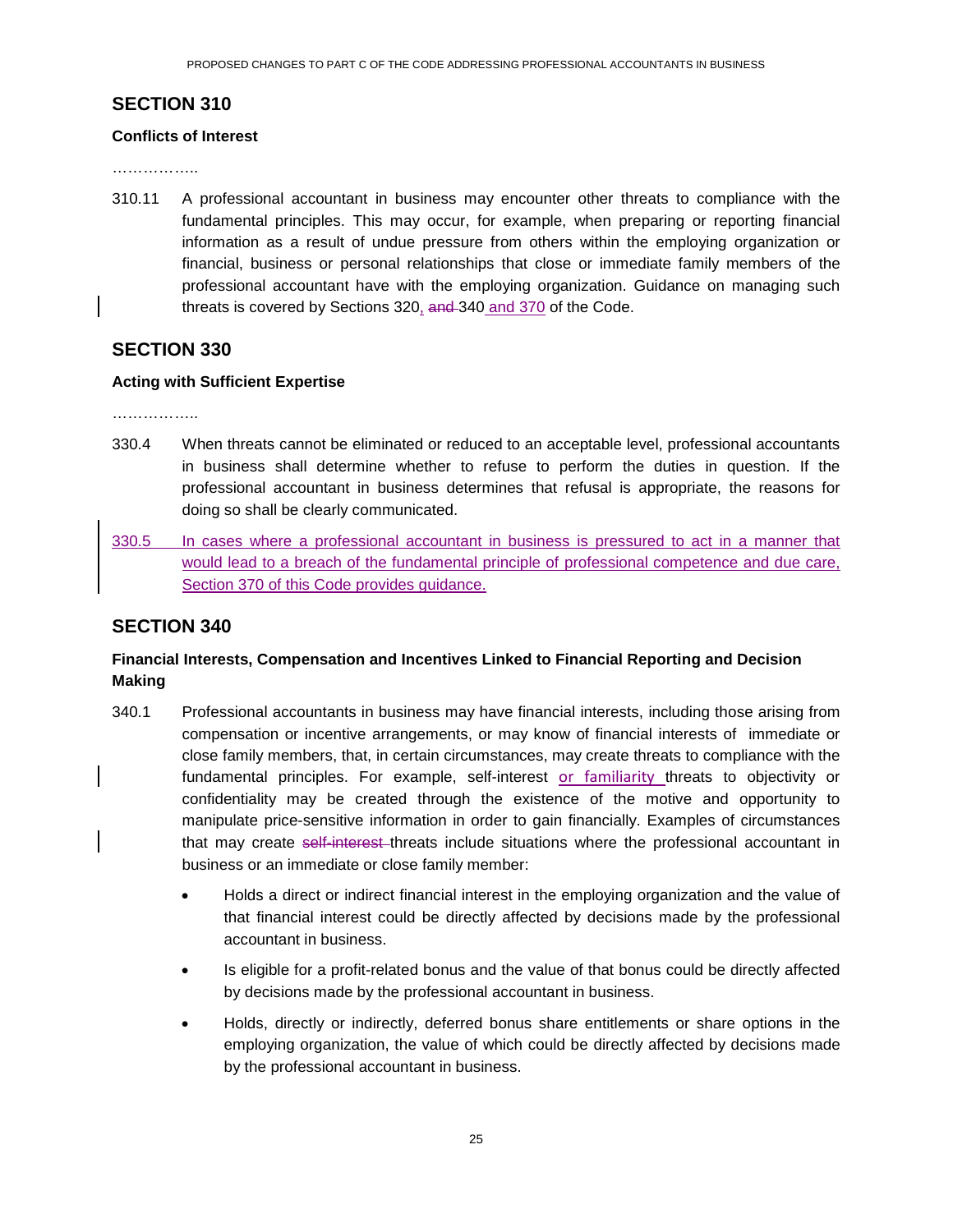- Otherwise participates in compensation arrangements which provide incentives to achieve performance targets or to support efforts to maximize the value of the employing organization's shares, for example, through participation in long-term incentive plans which are linked to certain performance conditions being met.
- 340.2 Self-interest threats arising from compensation or incentive arrangements may be further compounded by pressure from superiors or peers in the employing organization who participate in the same arrangements. For example, such arrangements often entitle participants to be awarded shares in the employing organization at little or no cost to the employee provided certain performance criteria are met. In some cases, the value of the shares awarded may be significantly greater than the base salary of the professional accountant in business.
- 340.23 A professional accountant in business shall not manipulate information or use confidential information for personal gain or for the financial gain of others. The more senior the position that the professional accountant in business holds, the greater the ability and opportunity to influence financial reporting and decision making and the greater the pressure there might be from superiors and peers to manipulate information. In such situations, the professional accountant in business shall be particularly alert to the principle of integrity, which imposes an obligation on all professional accountants to be straightforward and honest in all professional and business relationships.
- 340.34 The significance of any threat created by financial interests, shall be evaluated and safeguards applied, when necessary, to eliminate the threat or reduce it to an acceptable level. In evaluating the significance of any threat, and, when necessary, determining the appropriate safeguards to be applied, a professional accountant in business shall evaluate the nature of the interest. This includes evaluating the significance of the interest. What constitutes a significant interest will depend on personal circumstances. Examples of such safeguards include:
	- Policies and procedures for a committee independent of management to determine the level or form of remuneration of senior management.
	- Disclosure of all relevant interests, and of any plans to exercise entitlements or trade in relevant shares, to those charged with the governance of the employing organization, in accordance with any internal policies.
	- Consultation, where appropriate, with superiors within the employing organization.
	- Consultation, where appropriate, with those charged with the governance of the employing organization or relevant professional bodies.
	- Internal and external audit procedures.
	- Up-to-date education on ethical issues and on the legal restrictions and other regulations around potential insider trading.
- 340.42 Self-interest tThreats arising from compensation or incentive arrangements may be further compounded by explicit or implicit pressure from superiors or peers colleagues in the employing organization who participate in the same arrangements. For example, such arrangements often entitle participants to be awarded shares in the employing organization at little or no cost to the employee provided certain performance criteria are met. In some cases, the value of the shares awarded may be significantly greater than the base salary of the professional accountant in business. Section 370 addresses pressure that could lead a professional accountant to breach the fundamental principles.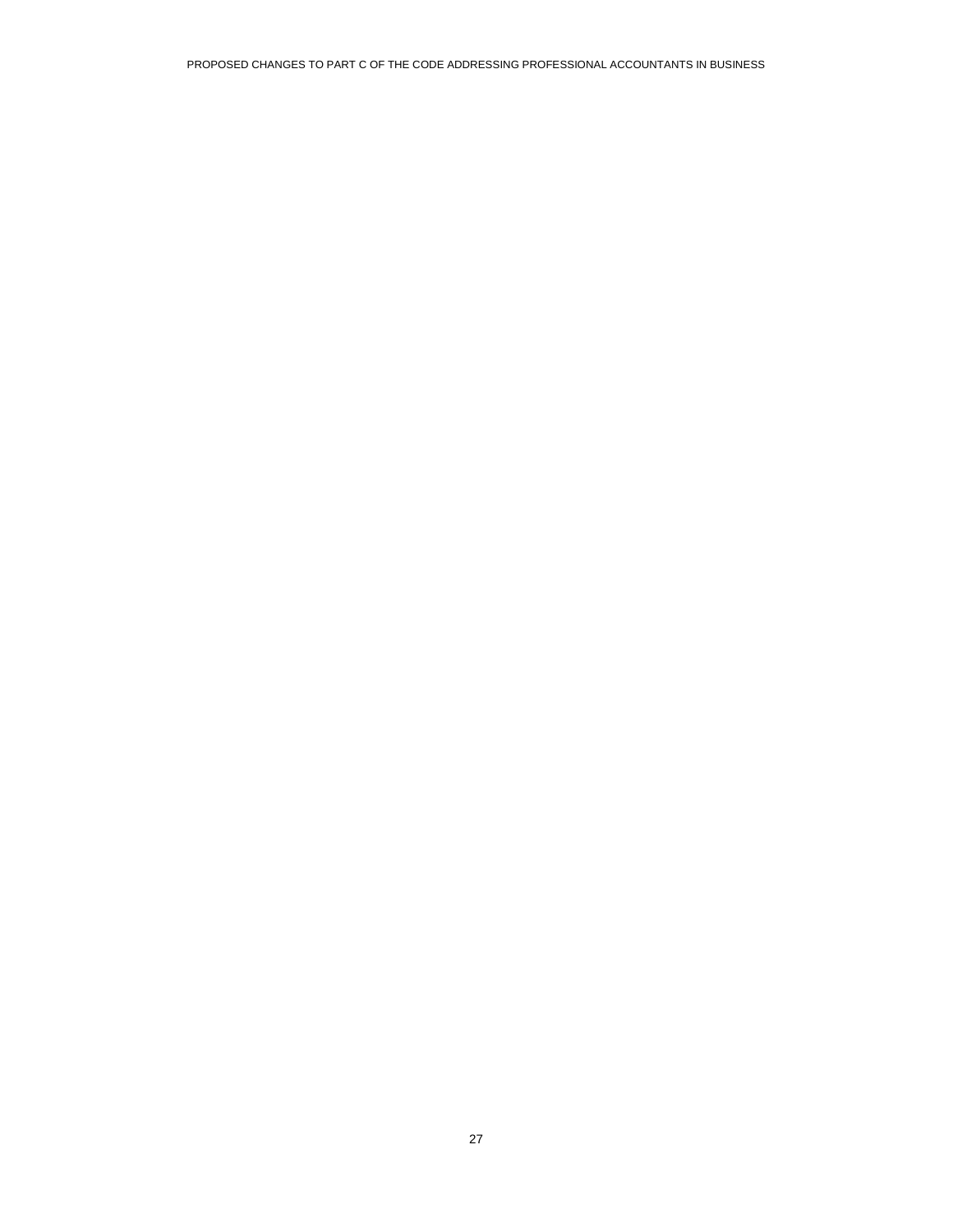# **PROPOSED REVISED SECTION 320 AND PROPOSED NEW SECTION 370 (CLEAN)**

## <span id="page-27-0"></span>**SECTION 320**

#### **Presentation of Information**

320.1 Professional accountants in business are involved in the preparation and presentation of information to stakeholders both inside and outside the employing organization. Such stakeholders include management, those charged with governance, investors, regulators, lenders and other creditors*.*

This information may assist stakeholders in understanding and evaluating aspects of the organization's state of affairs and in making decisions concerning the organization. Such information includes financial and non-financial information that may be made public or used for internal purposes.

Examples include:

- Operating and performance reports.
- Decision support analyses.
- Budgets and forecasts.
- Information provided to the internal and external auditors.
- Risk analyses.
- General and special purpose financial statements.
- Tax returns.
- Reports filed with regulators for legal and compliance purposes.
- 320.2 A professional accountant who is responsible for recording, maintaining, preparing or presenting information shall do so in a manner that is fair and honest, in accordance with the fundamental principles. This includes:
	- Preparing or presenting information in a manner that is intended neither to mislead nor to influence contractual or regulatory outcomes inappropriately;
	- Not omitting information with the intention of rendering the information misleading; and
	- Presenting the information in accordance with a relevant reporting framework, where applicable.

This responsibility involves taking reasonable steps to:

- Represent the facts accurately and completely in all material respects;
- Describe clearly the true nature of business transactions or activities; and
- Classify and record information in a timely and proper manner.
- 320.3 Preparing or presenting financial information often involves judgment and discretion. Preparing or presenting such information fairly and honestly requires the professional accountant not to exercise such discretion in a manner that is intended to mislead, including when: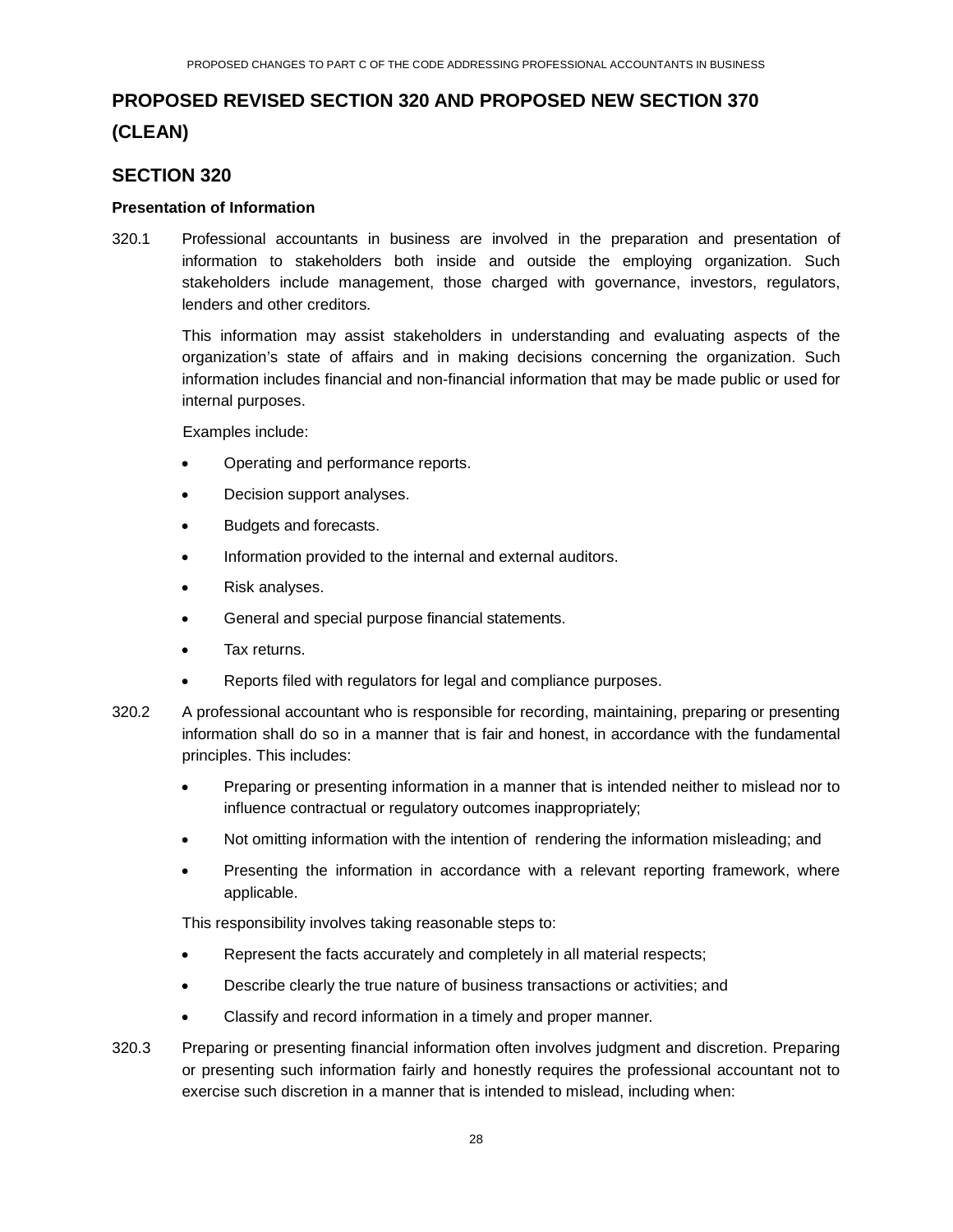- Determining estimates. For example, over- or under-accruing warranty expenses in order to manipulate income.
- Selecting a particular accounting method among two or more alternatives permitted under the applicable financial reporting framework. For example, selection of one method from among alternative revenue recognition methods in order to manipulate income.
- Determining the timing of transactions. For example, timing revenue transactions in order to manipulate income.
- Determining the structuring of transactions. For example, structuring financing transactions in order to manipulate the statement of financial position or the cash flow statement.
- Determining disclosures. For example, omitting or obscuring information so that materially different items are not distinguished in order to mislead.
- 320.4 An important factor for the professional accountant to consider is having regard to the purpose for which the information is to be used, the context in which it is provided and the audience to whom it is addressed. For example, preparing or presenting financial information such as pro forma reports, budgets or forecasts would require the professional accountant to include relevant estimates, approximations and assumptions that are necessary to enable those who may rely on such information to form their own judgments.
- 320.5 In cases where the professional accountant relies on the work of others, the professional accountant shall take reasonable steps to be satisfied that such work enables the professional accountant to fulfill the obligations set out in paragraph 320.2.
- 320.6 Where a professional accountant has determined that information with which the professional accountant is associated is misleading, the professional accountant shall take steps to resolve the matter. Such steps may include consulting the employing organization's policies and procedures (for example, an ethics policy) regarding how such matters should be addressed internally, and discussing concerns that the information is misleading with the professional accountant's supervisor and/or the appropriate level(s) of management within the professional accountant's organization or those charged with governance.
- 320.7 If, after taking such steps, the professional accountant determines that corrective action has not been taken and the information is still misleading, the professional accountant may consider one or more of the following:
	- Consulting legal counsel regarding the professional accountant's and the employing organization's responsibilities.
	- Consulting with a relevant professional body.
	- Determining whether any requirements exist to communicate to third parties, including users of the information, regulatory authorities or the employing organization's external accountant.
- 320.8 If after exhausting all possible options, the professional accountant determines that the information is still misleading, the professional accountant shall refuse to be or to remain associated with the information. The professional accountant shall also consider resigning from the employing organization.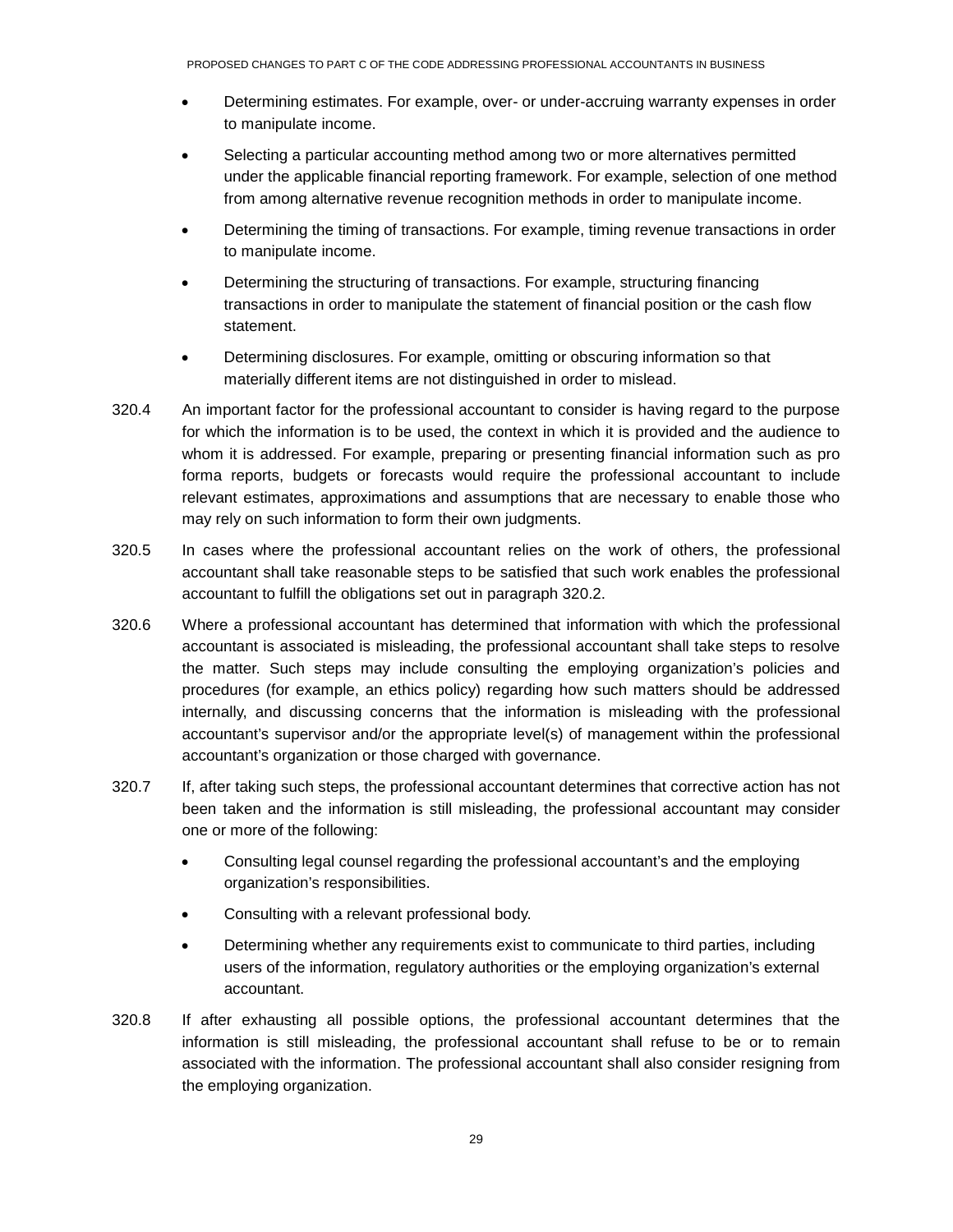- 320.9 The professional accountant is encouraged to document the facts, the accounting principles or other relevant professional standards involved, and the communications and parties with whom these matters were discussed.
- 320.10 Where threats to compliance with the fundamental principles relating to the presentation of information arise from financial interests, compensation and incentives linked to financial reporting and decision making, the guidance in Section 340 is relevant.
- 320.11 Where threats to compliance with the fundamental principles relating to the presentation of information arise from pressure, the guidance in Section 370 is relevant.

## <span id="page-29-0"></span>**PROPOSED SECTION 370**

#### **Pressure to Breach the Fundamental Principles**

- 370.1 A professional accountant in business may face pressure that could create threats, for example, intimidation threats, to compliance with the fundamental principles when undertaking a professional activity. Pressure may be explicit or implicit. Pressure may come from within the organization (for example, from a colleague or superior), from an external individual or organization such as a vendor, customer or lender, or from meeting internal or external targets and expectations. The professional accountant shall not allow such pressure to result in a breach of the fundamental principles.
- 370.2 The professional accountant shall not place pressure on others that the professional accountant knows or has reason to believe would result in a breach of the fundamental principles.
- 370.3 This section addresses pressures that could result in a professional accountant taking actions that breach the fundamental principles. It does not address routine pressures encountered in the workplace such as pressure to meet a reporting deadline.
- 370.4 Examples of pressure that could result in a breach of the fundamental principles include:

Pressure related to conflicts of interest

• Pressure from a family member bidding to act as a vendor to the professional accountant's employing organization to select them over another prospective vendor.

Pressure to influence presentation of information

- Pressure to report misleading financial results to meet investor, analyst or lender expectations.
- Pressure to manipulate performance indicators from superiors, colleagues or others, for example, those who may benefit from participation in compensation or incentive arrangements.
- Pressure from elected officials on public sector accountants to misrepresent programs or projects to voters.
- Pressure from colleagues to misstate income, expenditure or rates of return to bias decision-making on capital projects and acquisitions.
- Pressure from superiors to process expenditures that are not legitimate business expenses.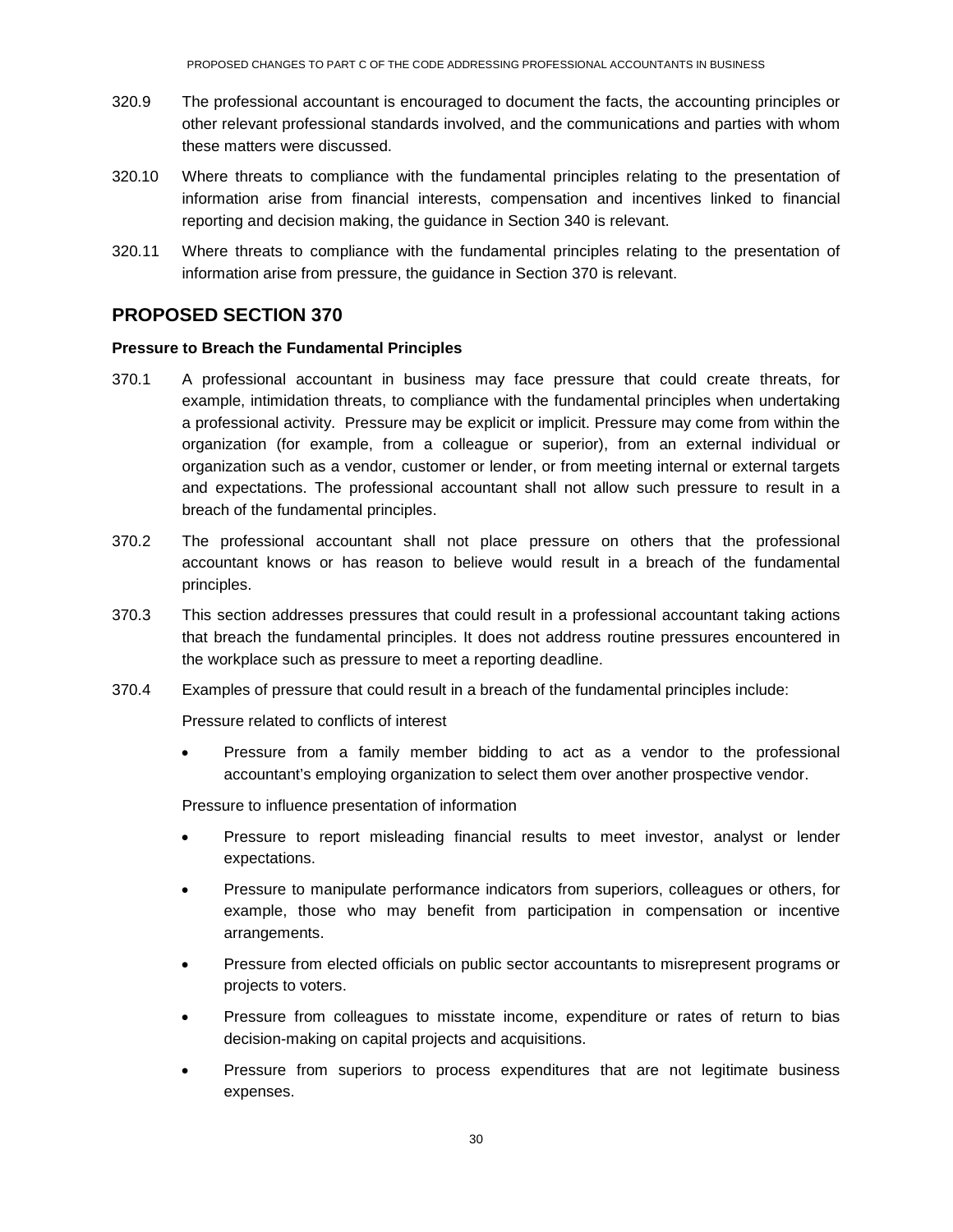Pressure to act without sufficient expertise or due care

- Pressure from superiors to inappropriately reduce the extent of work performed in order to reduce costs.
- Pressure from superiors to perform a task without sufficient skills or training or without sufficient time.

Pressure related to financial interests

Implicit or explicit pressure from superiors or colleagues to present information that has been altered in order to increase their compensation.

Pressure related to inducements

- Pressure from others, either internal or external to the employing organization, to offer inducements to influence the judgment or decision-making process of an individual or organization.
- Pressure from colleagues to accept a bribe or other inducement, for example to accept inappropriate gifts or entertainment from potential vendors in a bidding process.

Pressure related to non-compliance with laws and regulations

- Pressure to engage in activities or transactions that may violate laws or regulations.
- 370.5 The professional accountant may wish to consider the following when faced with pressure that could result in a breach of the fundamental principles:
	- The application of policies and procedures, if any, that the employing organization has established, such as an ethics policy that addresses pressure.
	- The corporate culture and leadership of the employing organization, including the extent to which it emphasizes the importance of ethical behavior and the expectation that employees will act in an ethical manner.
	- The application of the relevant laws and regulations to the circumstances.
	- Discussion with the person who is exerting the pressure to clarify their intent and to determine the nature and significance of the pressure.

Being alert to the fundamental principle of confidentiality, the professional accountant may also wish to consult with:

- Where appropriate, a colleague or superior, or another professional accountant.
- Relevant professional bodies, regulators or industry associations.
- 370.6 If the professional accountant has determined that the pressure would result in a breach of the fundamental principles, the professional accountant may wish to consider one or more of the following actions:
	- Engage in constructive challenge with the individual exerting the pressure.
	- Request restructuring or segregation of certain responsibilities and duties so that the professional accountant is no longer involved with the individual or entity exerting the pressure.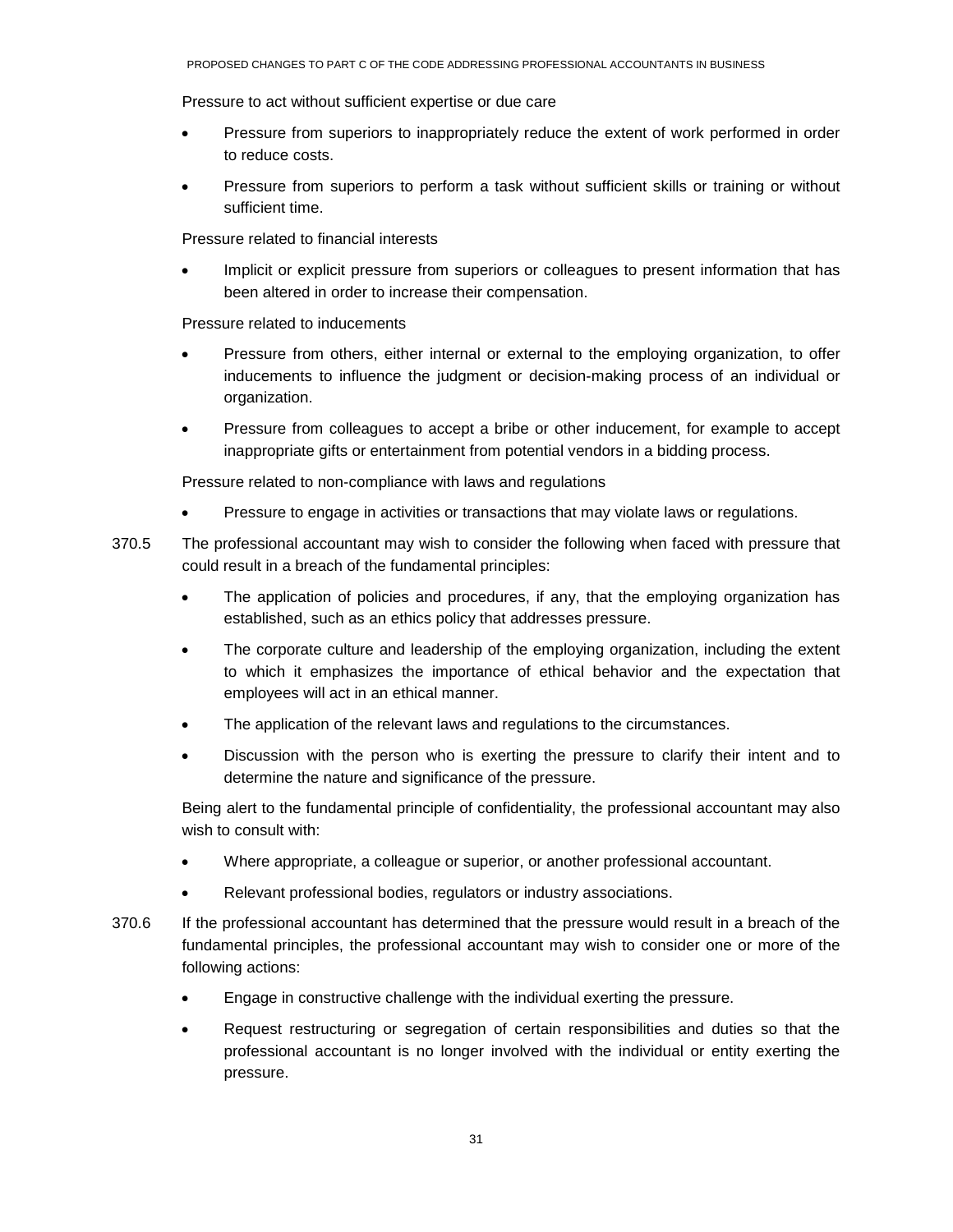- Escalate the matter within the entity, for example, with higher levels of management, internal or external auditors, or those charged with governance, including independent directors and, when appropriate, explaining any consequential risks to the organization.
- Disclose the matter in accordance with any established mechanism such as through the employing organization's confidential ethics hotline.
- Consult with legal counsel.
- 370.7 If the professional accountant determines that the pressure cannot be alleviated or eliminated, the professional accountant shall decline to undertake or discontinue the professional activity that would result in a breach of the fundamental principles. The professional accountant shall also consider resigning from the employing organization.
- 370.8 The professional accountant is encouraged to document the facts, the communications and the parties with whom these matters were discussed.
- 370.9 Where pressure to breach the fundamental principles relates to:
	- A conflict of interest, the guidance in Section 310 is relevant.
	- Presenting information, the guidance in Section 320 is relevant.
	- Acting without sufficient expertise or due care, the guidance in Section 330 is relevant.
	- A financial interest, the guidance in Section 340 is relevant.
	- Inducements, the guidance in Section 350 is relevant.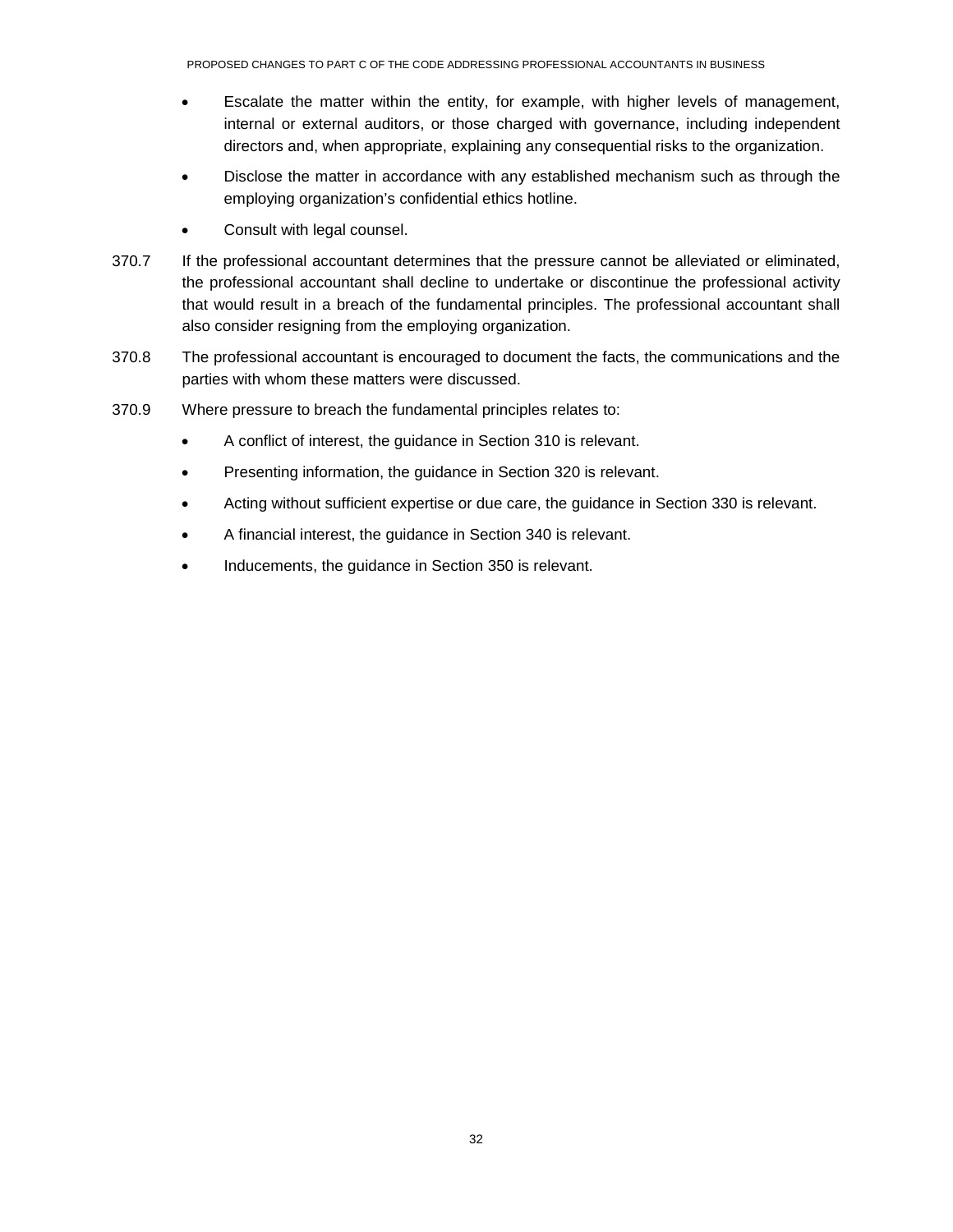# **RELATED AND CONFORMING CHANGES TO SECTIONS 300, 310, 330 AND 340 (CLEAN)**

## <span id="page-32-0"></span>**SECTION 300**

#### **Introduction**

- 300.1 This part of the Code describes how the conceptual framework contained in Part A applies in certain situations to professional accountants in business. This part does not describe all of the circumstances and relationships that could be encountered by a professional accountant in business that create or may create threats to compliance with the fundamental principles. Therefore, the professional accountant in business is encouraged to be alert for such circumstances and relationships.
- 300.2 Investors, creditors, employers and other sectors of the business community, as well as governments and the public at large, all may rely on the work of professional accountants in business. Professional accountants in business may be solely or jointly responsible for the preparation and reporting of financial and other information, which both their employing organizations and third parties may rely on. They may also be responsible for providing effective financial management and competent advice on a variety of business-related matters.
- 300.3 A professional accountant in business may be a salaried employee, a partner, director (whether executive or non-executive), an owner manager or a volunteer. A professional accountant may work for one or more employing organizations. The legal form of the relationship with the employing organization, if any, has no bearing on the ethical responsibilities incumbent on the professional accountant in business.
- 300.4 A professional accountant in business has a responsibility to further the legitimate aims of the accountant's employing organization. This Code does not seek to hinder a professional accountant in business from properly fulfilling that responsibility, but addresses circumstances in which compliance with the fundamental principles may be compromised.
- 300.5 A professional accountant in business may hold a senior position within an organization. The more senior the position of the professional accountant, the greater will be the ability and opportunity to influence policies and decision-making. A professional accountant is expected to encourage an ethics-based culture in an employing organization. To the extent that the professional accountant is in a position to do so, the professional accountant shall take reasonable steps to identify, implement and oversee safeguards in the work environment to encourage or promote an ethics-based culture, including policies and procedures to prevent non-compliance with laws and regulations. Ethics policies and whistle-blowing procedures that have been communicated to all employees may be useful to achieve the objective of establishing and maintaining an ethics-based culture. Such policies and procedures help to encourage ethical behavior and increase the likelihood of senior management being alerted to a problem in time to prevent serious harm.
- 300.6 A professional accountant in business shall not knowingly engage in any business, occupation, or activity that a reasonable and informed third party, weighing all the specific facts and circumstances available to the professional accountant at that time, would be likely to conclude that it impairs or might impair the professional accountant's integrity or objectivity, or the good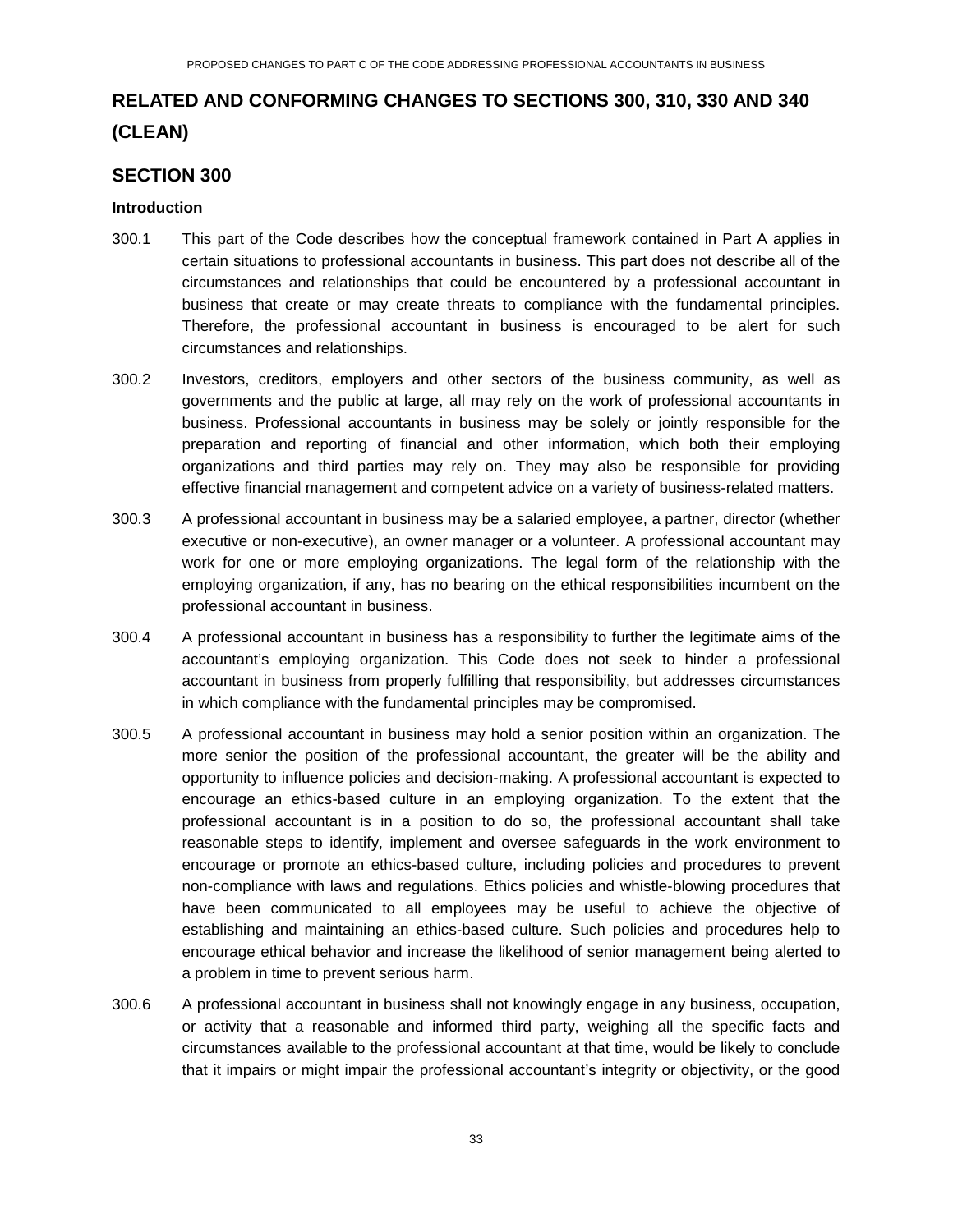reputation of the profession, and as a result would be incompatible with the fundamental principles.

- 300.7 Compliance with the fundamental principles may potentially be threatened by a broad range of circumstances and relationships. Threats fall into one or more of the following categories:
	- (f) Self-interest;
	- (g) Self-review;
	- (h) Advocacy;
	- (i) Familiarity; and
	- (j) Intimidation.

These threats are discussed further in Part A of this Code.

- 300.8 Examples of circumstances that may create self-interest threats for a professional accountant in business include:
	- Holding a financial interest in, or receiving a loan or guarantee from the employing organization.
	- Participating in incentive compensation arrangements offered by the employing organization.
	- Inappropriate personal use of corporate assets.
	- Concern over employment security.
	- Commercial pressure from outside the employing organization.
- 300.9 An example of a circumstance that creates a self-review threat for a professional accountant in business is determining the appropriate accounting treatment for a business combination after performing the feasibility study that supported the acquisition decision.
- 300.10 When furthering the legitimate goals and objectives of their employing organizations, professional accountants in business may promote the organization's position, provided any statements made are neither false nor misleading. Such actions generally would not create an advocacy threat.
- 300.11 Examples of circumstances that may create familiarity threats for a professional accountant in business include:
	- Being responsible for the employing organization's financial reporting when an immediate or close family member employed by the entity makes decisions that affect the entity's financial reporting.
	- Long association with business contacts influencing business decisions.
	- Accepting a gift or preferential treatment, unless the value is trivial and inconsequential.
- 300.12 Examples of circumstances that may create intimidation threats for a professional accountant in business include:
	- Threat of dismissal or replacement of the professional accountant in business or a close or immediate family member over a disagreement about the application of an accounting principle or the way in which financial information is to be presented.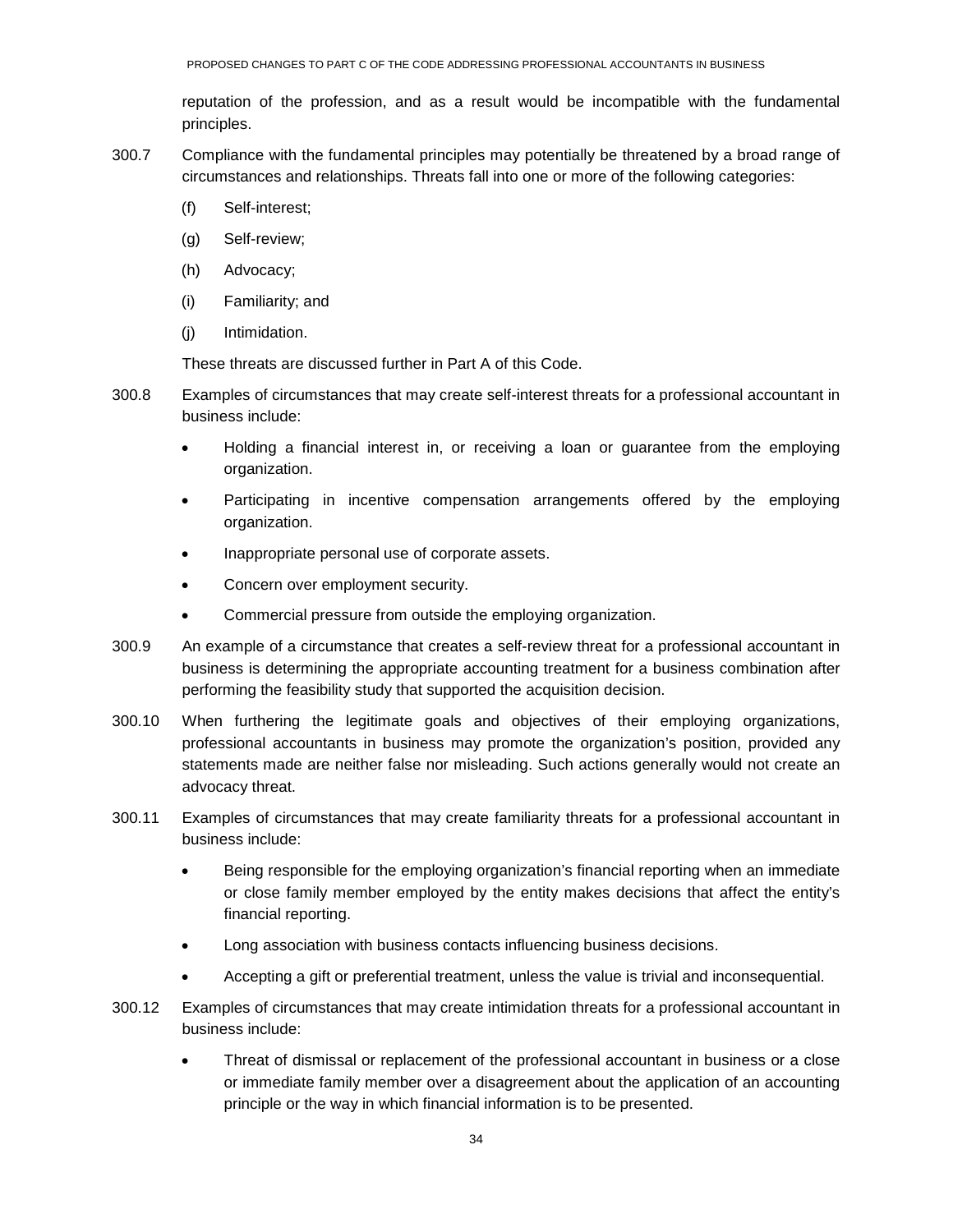- A dominant personality attempting to influence the decision making process, for example with regard to the awarding of contracts or the application of an accounting principle.
- 300.13 Safeguards that may eliminate or reduce threats to an acceptable level fall into two broad categories:
	- (a) Safeguards created by the profession, legislation or regulation; and
	- (b) Safeguards in the work environment.

Examples of safeguards created by the profession, legislation or regulation are detailed in paragraph 100.14 of Part A of this Code.

- 300.14 Safeguards in the work environment include:
	- The employing organization's systems of corporate oversight or other oversight structures.
	- The employing organization's ethics and conduct programs.
	- Recruitment procedures in the employing organization emphasizing the importance of employing high caliber competent staff.
	- Strong internal controls.
	- Appropriate disciplinary processes.
	- Leadership that stresses the importance of ethical behavior and the expectation that employees will act in an ethical manner.
	- Policies and procedures to implement and monitor the quality of employee performance.
	- Timely communication of the employing organization's policies and procedures, including any changes to them, to all employees and appropriate training and education on such policies and procedures.
	- Policies and procedures to empower and encourage employees to communicate to senior levels within the employing organization any ethical issues that concern them without fear of retribution.
	- Consultation with another appropriate professional accountant.
- 300.15 If a professional accountant in business believes that unethical behavior or actions by others will continue to occur within the work environment, the professional accountant may consider first reporting such matters in accordance with the employing organization's established ethics policies and whistle-blowing procedures. Where such policies and procedures do not exist, the professional accountant may consider consulting with management or those charged with governance or a relevant professional body, or obtaining legal advice. In circumstances where all available actions and safeguards have been exhausted and it is not possible to reduce the threat to an acceptable level, a professional accountant shall consider resigning from the employing organization.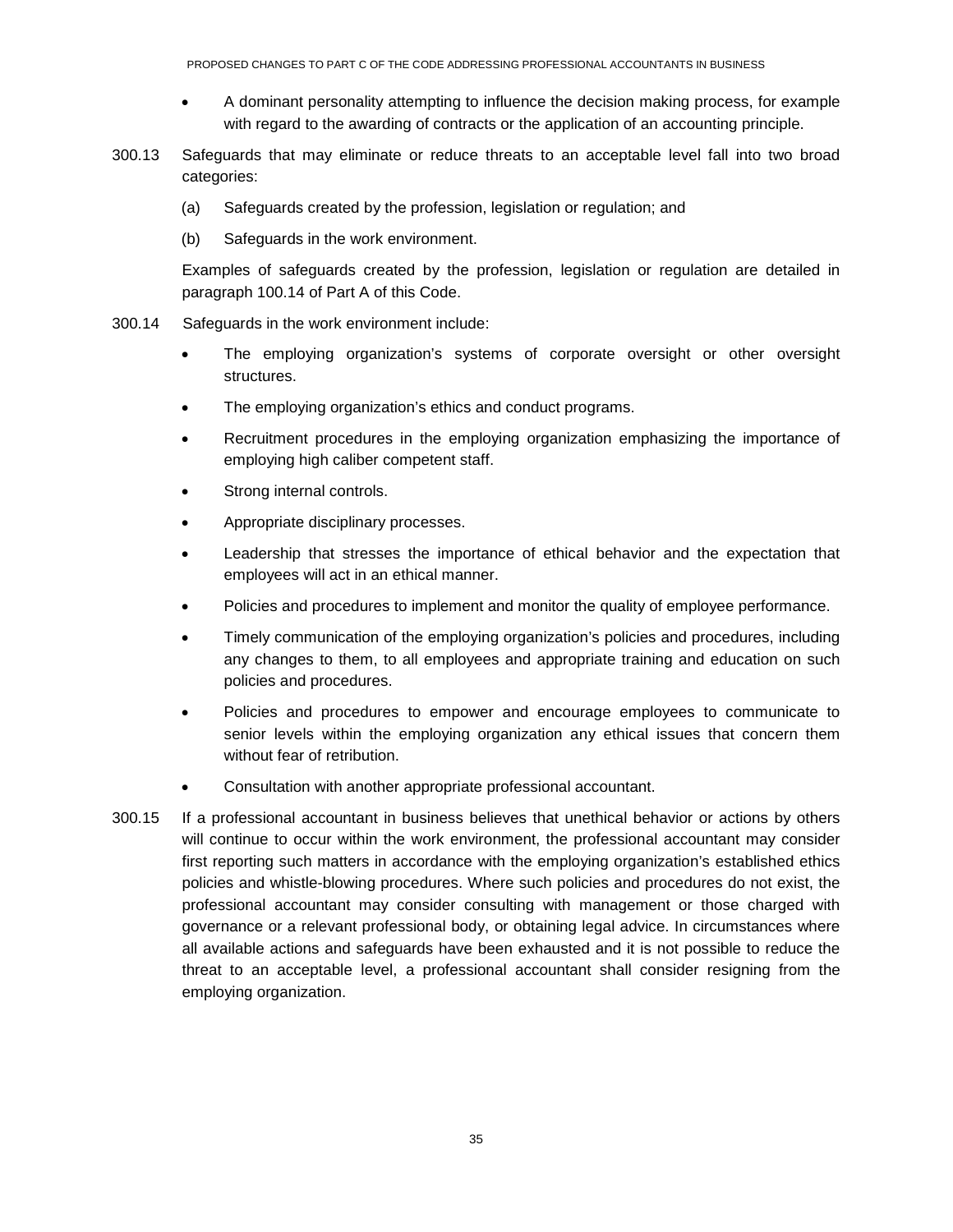# <span id="page-35-0"></span>**SECTION 310**

#### **Conflicts of Interest**

……………..

310.11 A professional accountant in business may encounter other threats to compliance with the fundamental principles. This may occur, for example, when preparing or reporting financial information as a result of undue pressure from others within the employing organization or financial, business or personal relationships that close or immediate family members of the professional accountant have with the employing organization. Guidance on managing such threats is covered by Sections 320, 340 and 370 of the Code.

## <span id="page-35-1"></span>**SECTION 330**

#### **Acting with Sufficient Expertise**

………………

- 330.4 When threats cannot be eliminated or reduced to an acceptable level, professional accountants in business shall determine whether to refuse to perform the duties in question. If the professional accountant in business determines that refusal is appropriate, the reasons for doing so shall be clearly communicated.
- 330.5 In cases where a professional accountant in business is pressured to act in a manner that would lead to a breach of the fundamental principle of professional competence and due care, Section 370 of this Code provides guidance.

# <span id="page-35-2"></span>**SECTION 340**

## **Financial Interests, Compensation and Incentives Linked to Financial Reporting and Decision Making**

- 340.1 Professional accountants in business may have financial interests, including those arising from compensation or incentive arrangements, or may know of financial interests of immediate or close family members, that, in certain circumstances, may create threats to compliance with the fundamental principles. For example, self-interest or familiarity threats to objectivity or confidentiality may be created through the existence of the motive and opportunity to manipulate price-sensitive information in order to gain financially. Examples of circumstances that may create threats include situations where the professional accountant in business or an immediate or close family member:
	- Holds a direct or indirect financial interest in the employing organization and the value of that financial interest could be directly affected by decisions made by the professional accountant in business.
	- Is eligible for a profit-related bonus and the value of that bonus could be directly affected by decisions made by the professional accountant in business.
	- Holds, directly or indirectly, deferred bonus share entitlements or share options in the employing organization, the value of which could be directly affected by decisions made by the professional accountant in business.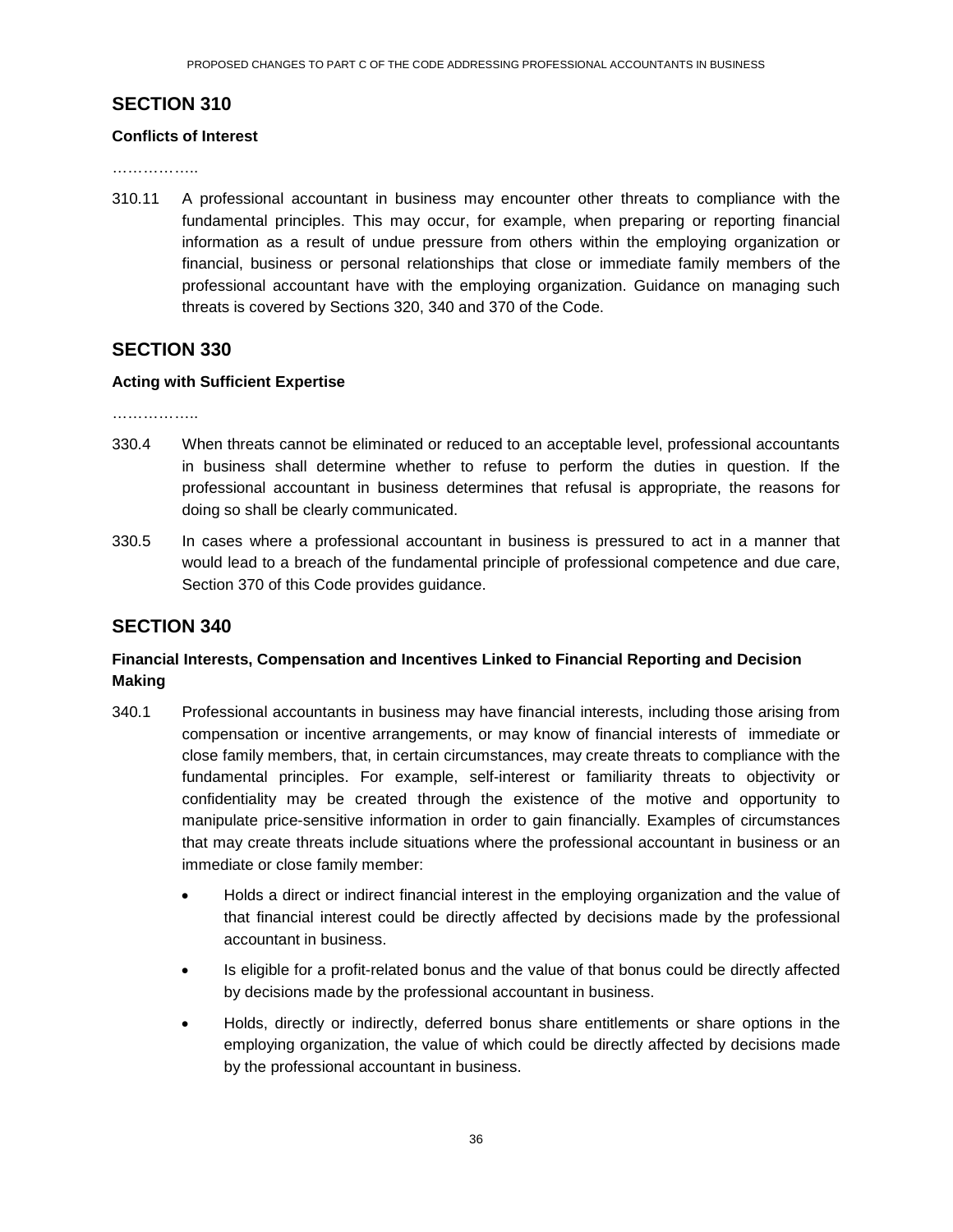- Otherwise participates in compensation arrangements which provide incentives to achieve performance targets or to support efforts to maximize the value of the employing organization's shares, for example, through participation in long-term incentive plans which are linked to certain performance conditions being met.
- 340.2 A professional accountant in business shall not manipulate information or use confidential information for personal gain or for the financial gain of others.
- 340.3 The significance of any threat created by financial interests, shall be evaluated and safeguards applied, when necessary, to eliminate the threat or reduce it to an acceptable level. In evaluating the significance of any threat, and, when necessary, determining the appropriate safeguards to be applied, a professional accountant in business shall evaluate the nature of the interest. This includes evaluating the significance of the interest. What constitutes a significant interest will depend on personal circumstances. Examples of such safeguards include:
	- Policies and procedures for a committee independent of management to determine the level or form of remuneration of senior management.
	- Disclosure of all relevant interests, and of any plans to exercise entitlements or trade in relevant shares, to those charged with the governance of the employing organization, in accordance with any internal policies.
	- Consultation, where appropriate, with superiors within the employing organization.
	- Consultation, where appropriate, with those charged with the governance of the employing organization or relevant professional bodies.
	- Internal and external audit procedures.
	- Up-to-date education on ethical issues and on the legal restrictions and other regulations around potential insider trading.
- 340.4 Threats arising from compensation or incentive arrangements may be compounded by explicit or implicit pressure from superiors or colleagues in the employing organization. Section 370 addresses pressure that could lead a professional accountant to breach the fundamental principles.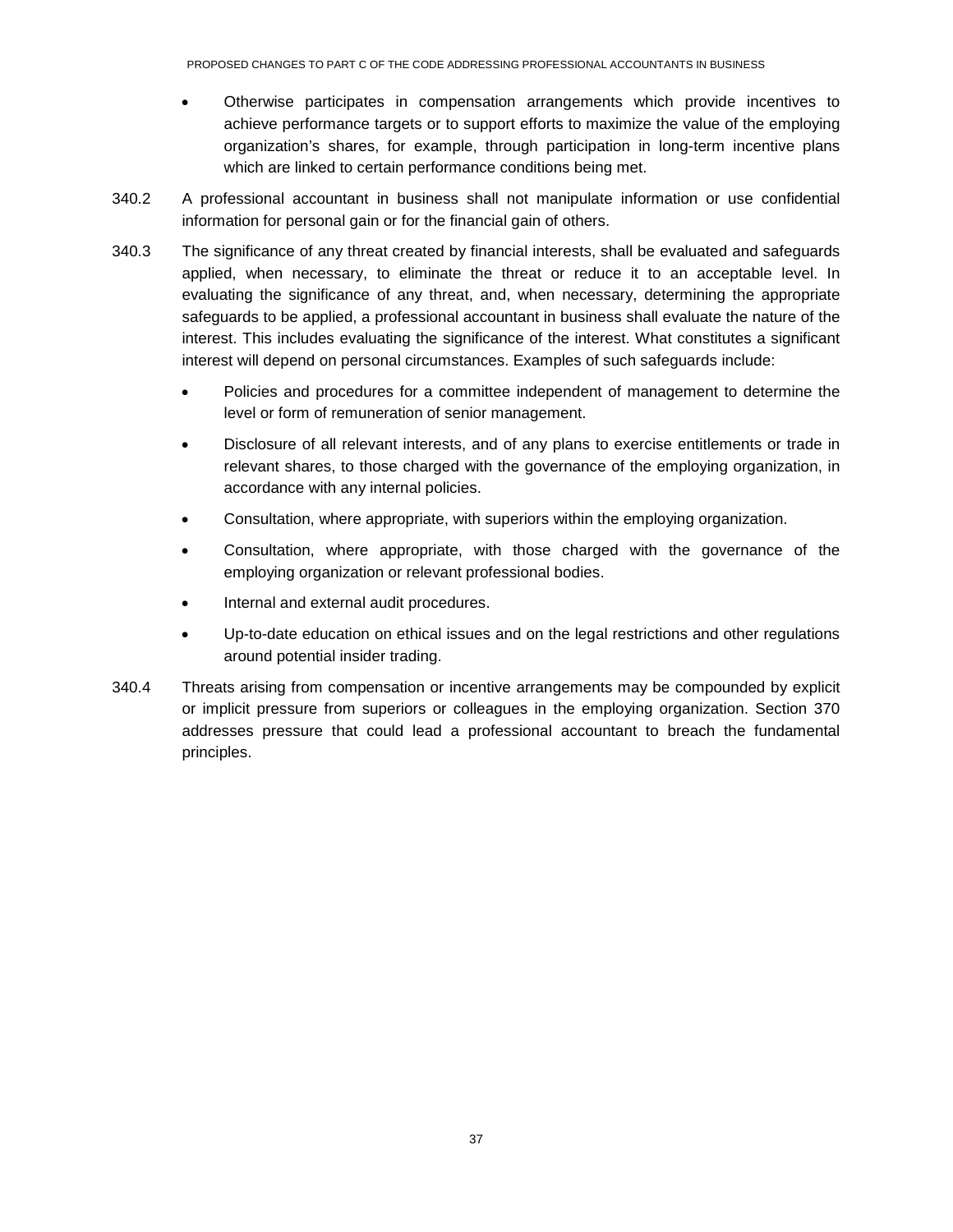<span id="page-37-0"></span>The *Code of Ethics for Professional Accountants™*, Exposure Drafts, Consultation Papers, and other IESBA<sup>®</sup> publications are published by, and copyright of, IFAC<sup>®</sup>.

The IESBA and IFAC do not accept responsibility for loss caused to any person who acts or refrains from acting in reliance on the material in this publication, whether such loss is caused by negligence or otherwise.

The IESBA logo, 'International Ethics Standards Board for Accountants® , 'IESBA', '*The Code of Ethics for*  Professional Accountants', the IFAC logo, 'International Federation of Accountants<sup>®</sup>', and 'IFAC' are trademarks and service marks of IFAC.

Copyright © November 2014 by the International Federation of Accountants (IFAC). All rights reserved. Permission is granted to make copies of this work to achieve maximum exposure and feedback provided that each copy bears the following credit line: "*Copyright © November 2014 by the International Federation of Accountants (IFAC). All rights reserved. Used with permission of IFAC. Permission is granted to make copies of this work to achieve maximum exposure and feedback*."

> **International** Federation<br>of Accountants®